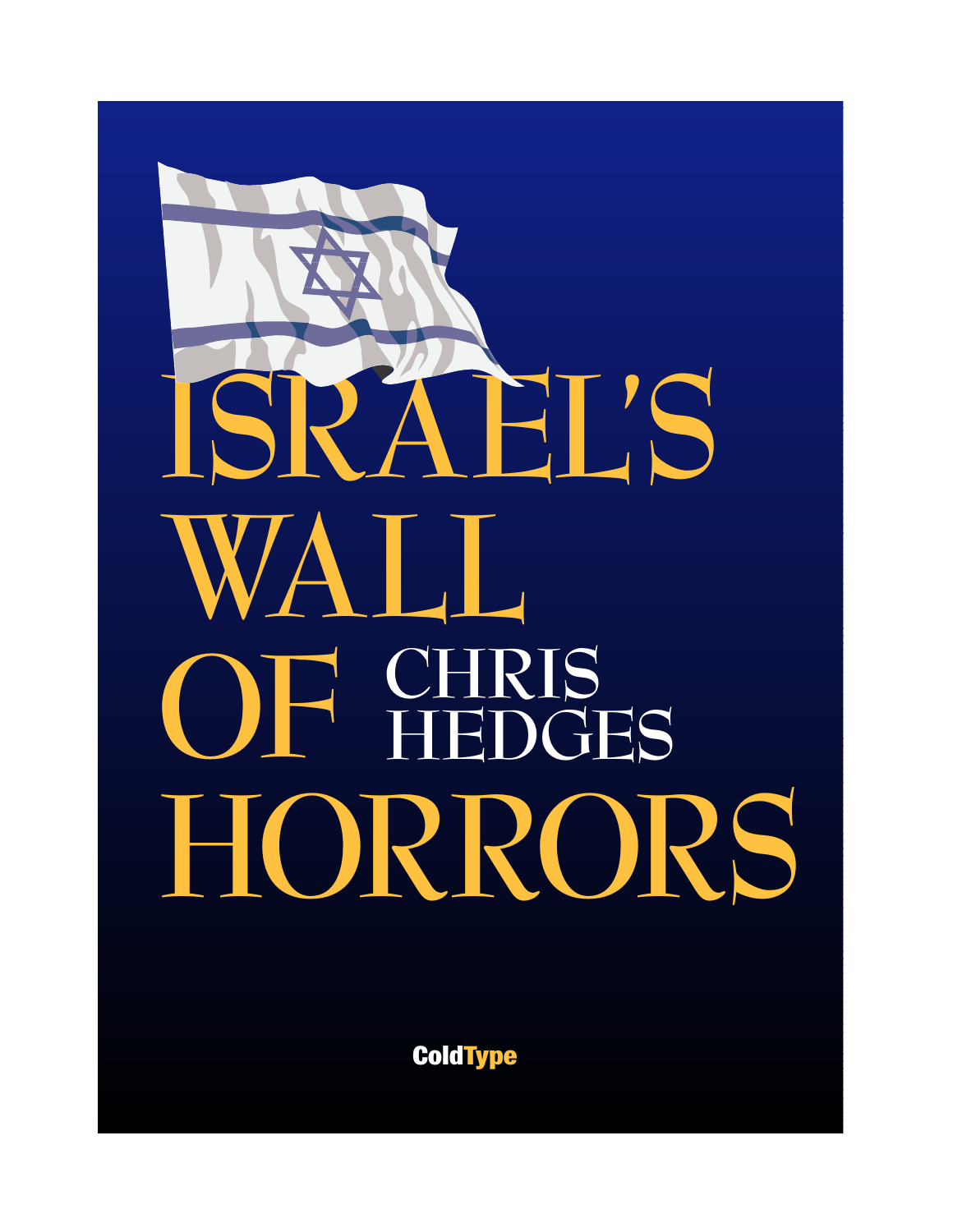

## **ABOUT THE AUTHOR**

**Chris Hedges,** the former Middle East Bureau chief for The New York Times, is a senior fellow at The Nation Institute. Hedges has fifteen years of experience reporting from war zones in the Persian Gulf, El Salvador, Guatemala, Nicaragua, Colombia, the West Bank and Gaza, Sudan, Yemen, Algeria, the Punjab, Bosnia and Kosovo. In 2002, he shared a Pulitzer Prize for The New York Times' coverage of global terrorism. He is the author of the bestseller "War is a Force That Gives Us Meaning."

Copyright 2006 Chris Hedges



WRITING WORTH READING FROM AROUND THE WORLD www.coldtype.net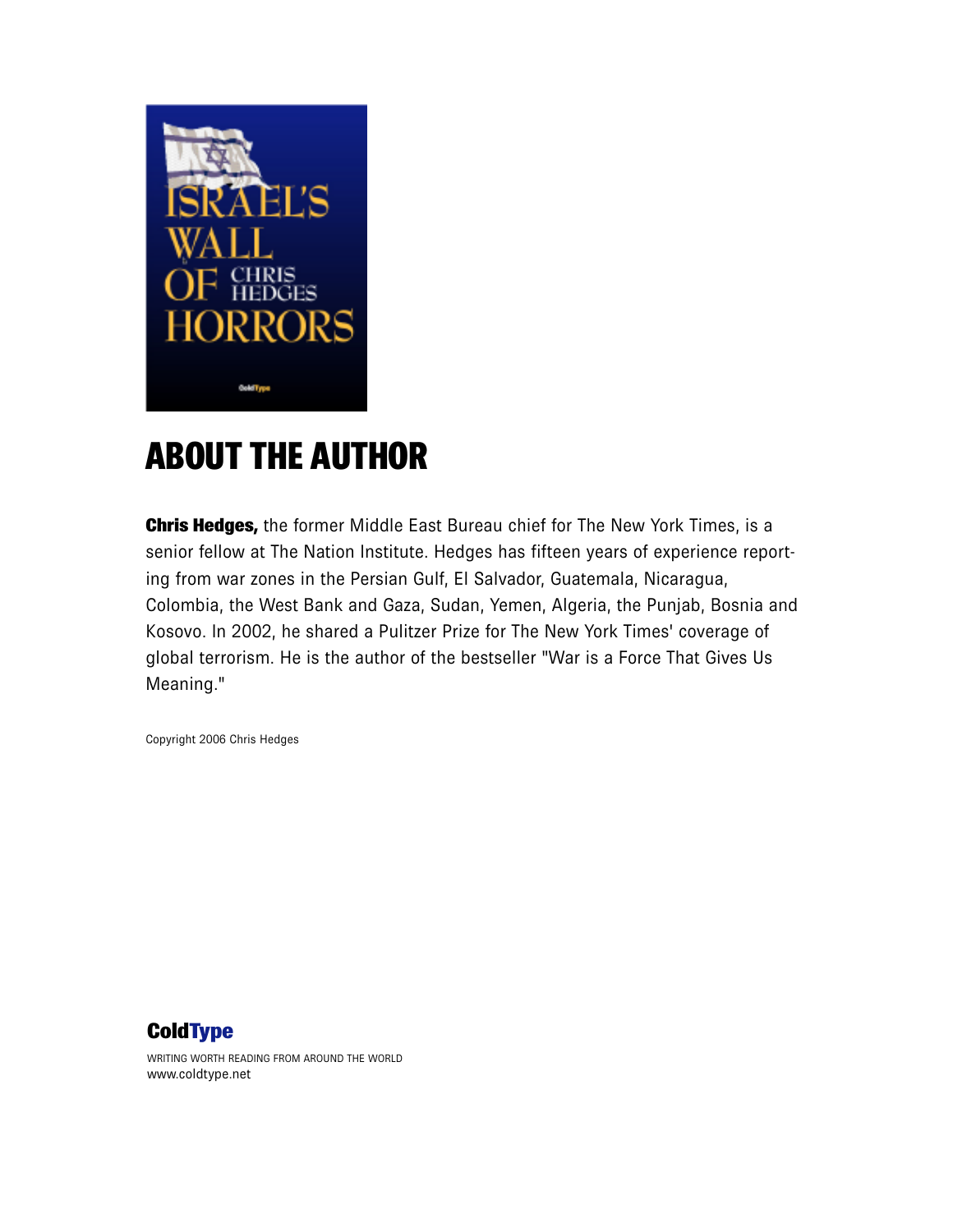

# **THE RAGE**and extrem-

ism of the Islamic militants in Lebanon

and the occupied territories in the West Bank and Gaza appear incomprehensible to the outside world. The wanton murder, the raw anti-Semitism, the callous disregard for human life, including the lives of children and other innocents, permit those on the outside to thrust these militant fighters in another moral universe, to certify them as incomprehensible.

But this branding of these militants as something less than human, as something that reasonable people cannot hope to understand, is possible only because we have ignored and disregarded the decades of repression, the crushing weight of occupation, the abject humiliation and violence, unleashed on Lebanese and Palestinians by Israel because of our silence and indifference. It is the Israeli penchant for violence and occupation that slowly created and formed these frightening groups.

The failure by the outside world to react to the years of brutal repression, the refusal by the United States to intercede on behalf of the occupied Lebanese and Palestinians, gradually formed and galvanized the radicals who now occupy the stage with Israel, answering death for death, atrocity for atrocity.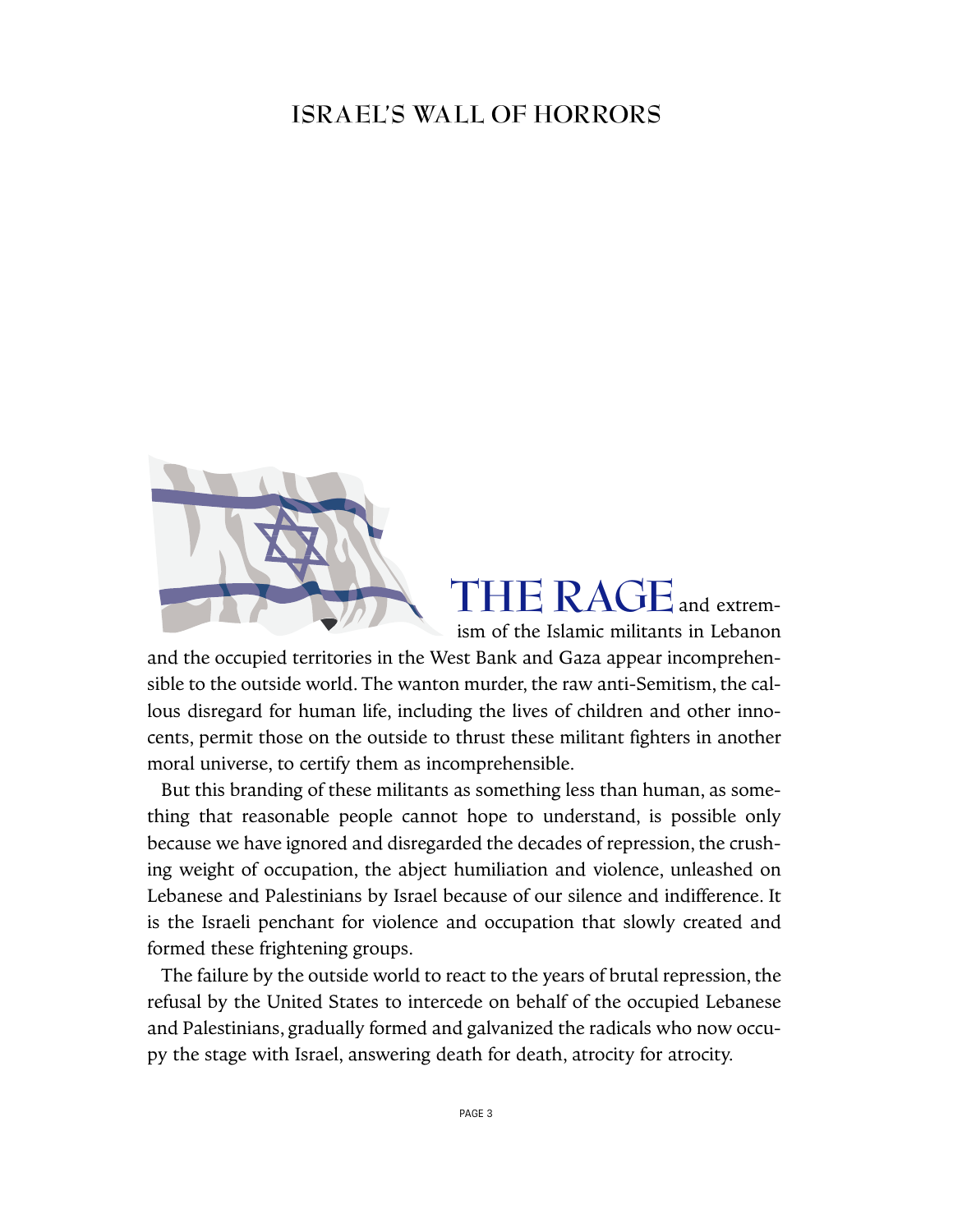Those inside these zones of occupation pleaded over the years for help. We refused to listen. And once they burst through these barriers, enraged, bloodied, bent on revenge, we recoiled in horror, unable to see our complicity. We asked them to be quiet, to be reasonable, to calm down, and when they did not, their blood heated by years of abuse and neglect, we condemned them to their fate

The barrier built by Israel in the West Bank is one of the most tangible and important symbols of this long humiliation, this strangulation of the Palestinians by Israel. To understand the role of this barrier is to begin to understand the rage it has now unleashed. Understanding is not excusing, but until we grasp that these militants do not come from another moral universe, until we face our own complicity in their creation and the awful violence now underway in Lebanon and the occupied territories, we cannot begin to understand the gross injustices that fuel these militant movements. It was, after all, the \$10 billion in loan guarantees by the United States that made this barrier possible.

Ending the loan guarantees, as long as they were used to build settlements and seize even more Palestinian land, would have done more to blunt the rage and violence of militants than all the iron fragmentation bombs Israel has dropped on the hapless civilians in Lebanon, the West Bank and Gaza.

But we react too late. We react to the manifestation of rage rather than the cause of rage. We are as morally compromised as those we condemn, as incomprehensible to them as they are to us. And until we become comprehensible to each other there will not be peace in the Middle East.

## **MASSIVE, COLD AND ALIEN**

There is a 25-foot-high concrete wall in Mrs. Nuhayla Auynaf's front yard. The gray mass, punctuated by cylindrical guard towers with narrow window slits for Israeli soldiers, appears from her steps like the side of a docked ocean liner. It is massive, cold and alien. The dwarfed shrubs, bushes and stunted fruit trees seem to huddle before it in supplication. I struggle to make sense of it, the way I struggled to make sense of the smoldering rubble that was the World Trade Center a few hours after the planes hit.

We do not speak. Mrs. Auynaf lives with the wall. She is as drawn to it as she is repelled by it. It absorbs her. She goes out on her second-floor balcony every morning and looks at it. She implores it for answers, as if it is a Sphinx that will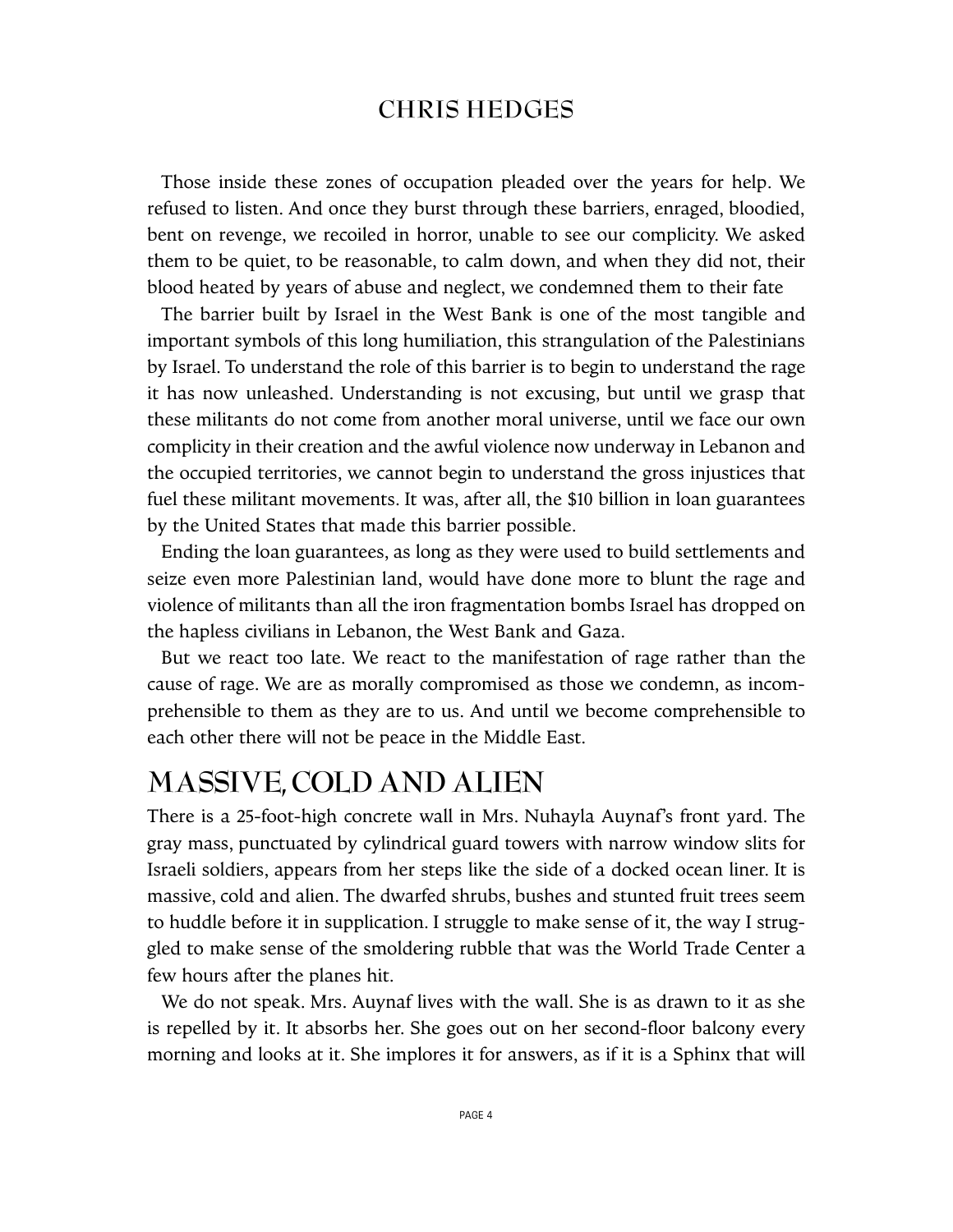answer the riddle of her new existence. "My old life ended with the wall," she tells me.

The wall, built by Israel a year before, blocked her from the neighboring Israeli town of Kfar Saba where she used to shop. It cut her off from Israel. It made it hard to reach the rest of the West Bank. The lone Israeli checkpoint with its guard towers, floodlights, concrete barriers, dust, stench, crowds, special pass cards, intrusive searches, rude remarks by border police were more than she could bear. She tried to pass through once.

"I could not stand the humiliation," she says. "I turned back. I went home. Now I never leave."

The wall reduces her world to its ugly perimeter. Her five boys beg to go to the seaside. The wall makes this impossible. No one goes to the sea anymore. There are days when the checkpoint is sealed, days after suicide bombings or days when the Israeli soldiers shut it down abruptly without explanation. On those days she sometimes gathers up her children and walks the empty streets, wandering like prisoners in a circle. Other families do the same. It gives her a sense of movement. Families pass each other two, three, four times in an afternoon. All are thinking the same thoughts.

"The town would rent buses to go to the sea," she says. "We would go for the day.We would stand in the water. We would look at the rocks and the waves. This was before."

The house is pleasant. It was finished at the start of the uprising, when business was good and peace seemed possible. The floors are marble. The kitchen has a counter and white appliances. The sofa and chairs have muted blue and beige stripped fabric. We sit in the living room. A large window fan, set on the floor in front of the open door, provides a weak breeze. The door frame is filled with the expressionless gray face of the wall. It draws our eyes to it, the way a muted television screen distracts me during conversations. Sometimes we turn to look at it, as if it is a presence in the room, someone who should be offered sweet tea or a glass or water or asked to leave. We want it to speak to us.

Her son Ibrahim, 6, sits on her lap. He has a scar on his leg. He was shot two years ago by Israeli soldiers. It happened at dusk. The soldiers were firing at a group of Palestinian workers who were trying to slip into or out of Israel without proper work permits. He was watching from the front yard when a bullet went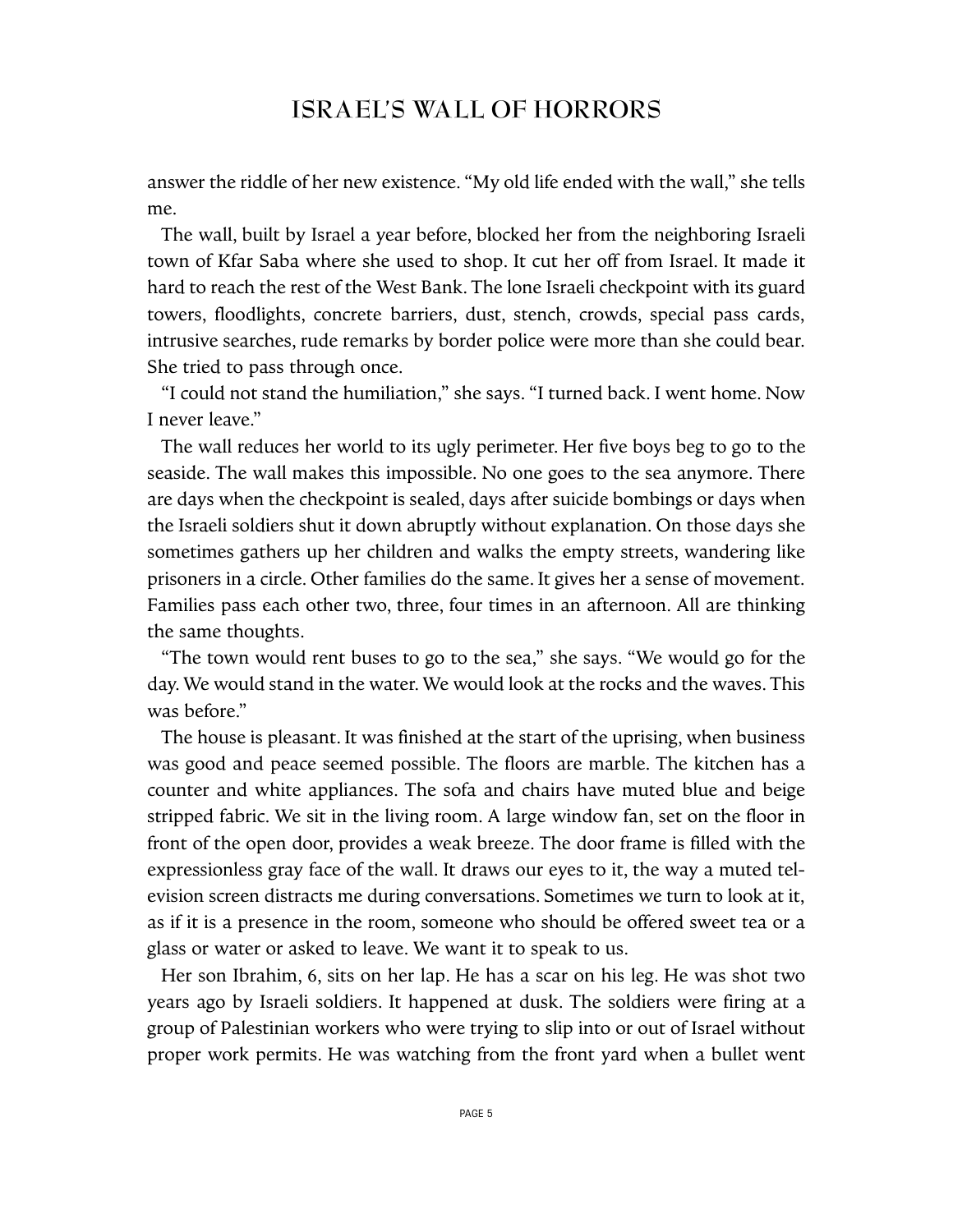astray. He stays close to his mother, especially when he hears the sounds of gunshots. He does not like to leave home. The world frightens him.

The family was one of the wealthiest in Qalqiliya before the wall ruined them. They spent \$200,000 on their home, with its sloping terra cotta tiled roof, its pleasant garden. It looks like the homes in the middle-class suburbs outside of Tel Aviv. Once the wall went up, the family's car parts business was wiped out. Mrs. Auynaf's husband makes less than 10% of what he once earned. He has trouble shipping car parts into the walled enclosure. He often cannot reach suppliers. Customers, those in Israel and those in other areas of the West Bank, can no longer get to his store. He does not have a permit to drive the family car through the checkpoint. He must stand in line, often for several hours, to go in and out. He is away now. He is trying to salvage his business, but it cannot go on like this. She hopes he will be home tonight. But she does not know. The lines are long. Sometimes the soldiers get tired or bored or surly and turn people away until the next morning.

"We talk about how we are going to survive, what we are going to do," she said. She hangs laundry on the balcony. Her only view is the wall. The other morning she was hanging laundry to dry and she heard singing. The song was by Fadel Shaker, a popular Arab singer. The singer had a sweet voice.

"You who are far away, why do you forget those who love you?" the words go. "When I fall asleep I think only of your eyes. I think only of you."

Her five boys were in the yard. They began to sing. There was a chorus of voices, the sweet voice and the voices of the children. She peered up into the glaring sunlight to see the singer. She saw an Israeli soldier in his green uniform standing on top of the earthen mound on the Israeli side of the wall, the mound the army drives jeeps up to peer down on those below. He looked like an Olympian god. She thinks he was a Druze, the tiny, nominally Muslim sect that lives near the border with Syria and serves in the Israeli army and border police.

"He waved when the song finished," she says. "The children waved back. Then he disappeared behind the wall."

She was on the balcony a few days later. She was pinning up cloths on the line. The wooden shutters were open into the house. She looked up and saw a soldier watching her from the top of the mound. There was no singing. His raspy voice crackled over the megaphone mounted on the jeep. He ordered her to go inside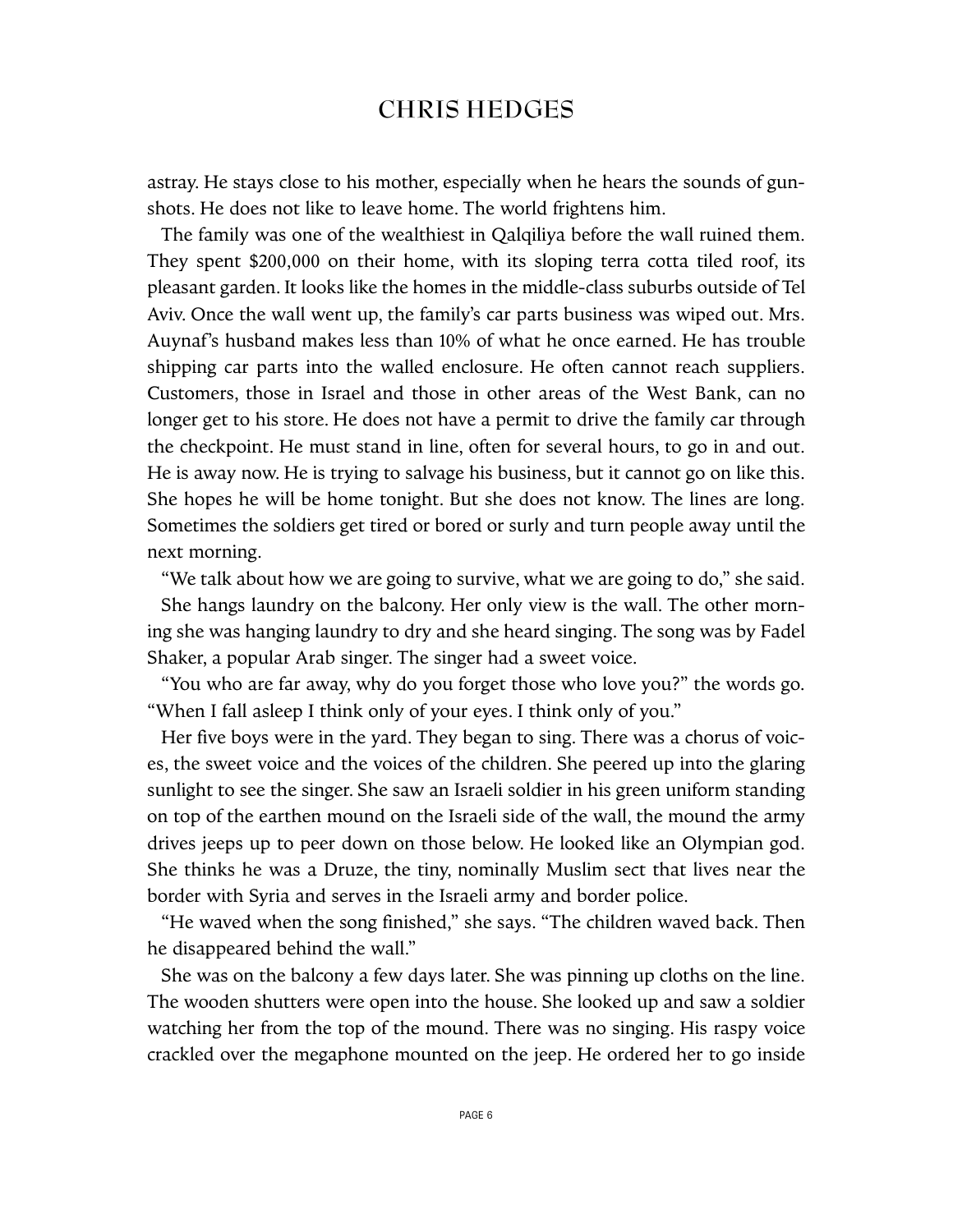and close the shutters. She obeyed. Her wet laundry lay behind in the basket.

"I live in a zoo," she says. "They come and watch me. I am a caged animal. They have the freedom to come and go, to look or not look, to be kind or cruel. I have no freedom."

She fears madness. She points to an elderly woman 200 feet away squatting under a fig tree.

"The wall was the end," she says. "When it was finished she went mad." We watch the woman. She is keening slightly. People are being destroyed by the serpent's teeth of the wall, springing up from the soil of the West Bank like the evil warriors sown by Cadmus. This for me is the story, not the amount of concrete or coils of razor wire or razed olive groves and villages, but what all this is doing to human souls.

## **A CATASTROPHIC BLOW**

I walk down the road to the elderly woman. I kneel in the shade beside her. She is missing many teeth. Her dirty hair, plaited and uncombed, is thick and white. Her name is Fatme Khalil al-Bas. She is 72. Her husband died a few years ago. Next to us are the shattered walls of an old stone house. It was her house. She was born in it and lived there until Israeli tanks blew it up in the 1967 war. She and her family continued to work the fields around the wreck of a home, never rebuilding. When the Israelis built the wall they seized her land. She was left with a small garden lot. Her fields, the ones where she worked as a girl, as a mother and a grandmother, are inaccessible. They are overgrown and untended on the other side of the wall. They belong to Israel now. She left her small apartment to sleep under the fig tree. She has built a shelter out of old boards placed across the branches. In the small patch of land she grows tomatoes and cucumbers.

Much of what she says is incoherent. She rails against her husband's second wife and than says softly, "He was a good man." She spits out the names of Ariel Sharon and George Bush and Yasir Arafat, hissing with anger. She vows to protect her little plot with her life, even though she says she is afraid at night, "afraid as a woman to sleep alone on the ground, afraid for my honor." I stand to leave. She looks at me with plaintive eyes. I turn and see Mrs. Auynaf watching us.

"I am a bird in a net," the old woman whispers.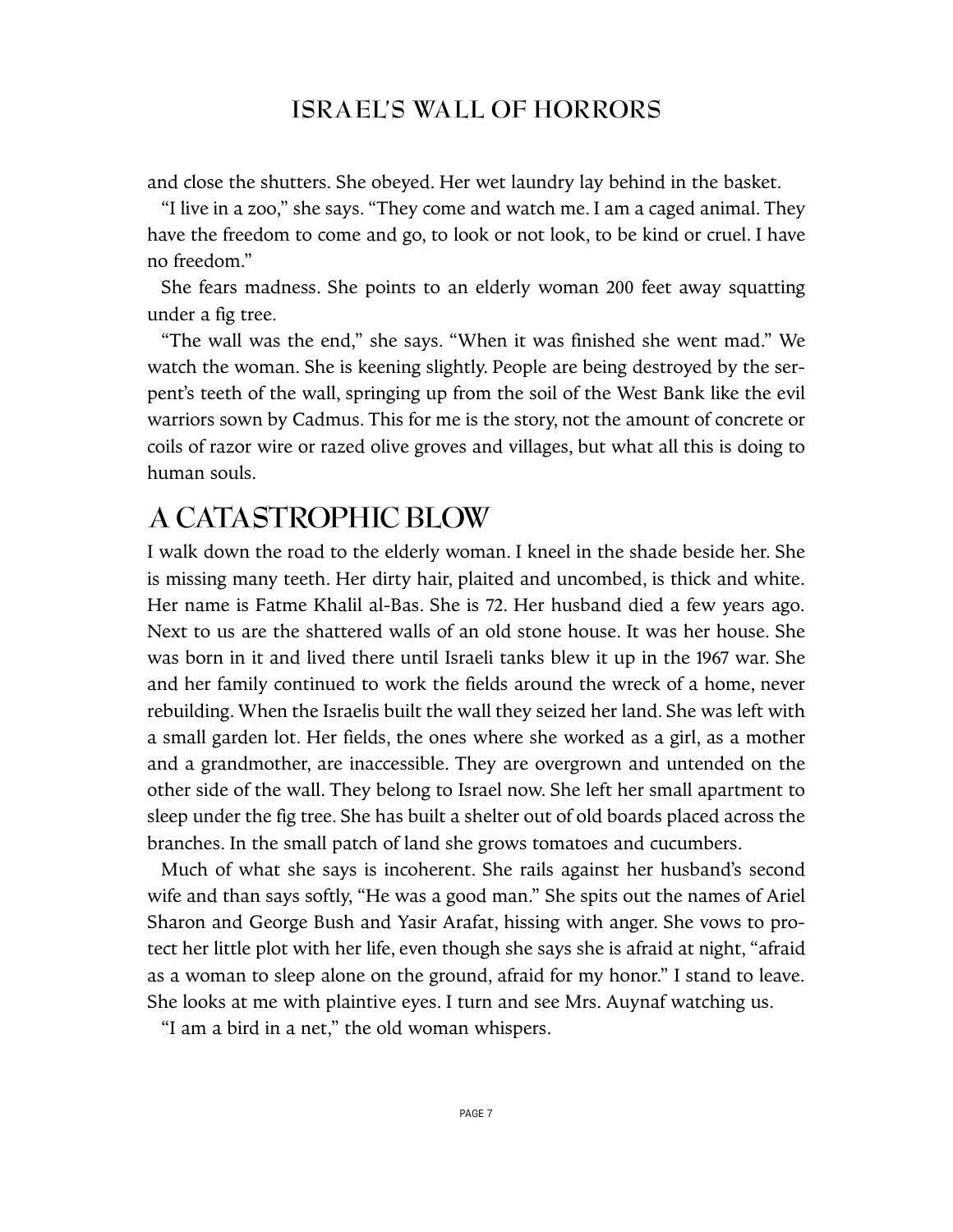## **A DYING GHETTO**

Qalqiliya is a ghetto. It is completely surrounded by the wall. There is one Israeli military checkpoint to let people into the West Bank or back home again. Only those with special Israeli-issued permits can go in and out of Qalqiliya. It is not the Lodz ghetto or the Warsaw ghetto, but it is a ghetto that would be recognizable to the Jews who were herded into walled enclaves by Pope IV in 1555 and stranded there for generations. Qalqiliya, like all ghettos, is dying. And it is being joined by dozens of other ringed ghettos as the serpentine barrier snaking its way through up and down two sides of the West Bank gobbles up Palestinian land and lays down nooses around Palestinian cities, towns, villages and fields.

Construction began on the barrier in 2002 with the purported intent of safeguarding Israel from suicide bombers and other types of attacks. Although it nominally runs along the 1949 Jordanian-Israeli armistice/Green Line that demarcates the boundary between Israel and the Palestinian-held West Bank, around 80 percent of the barrier actually cuts into Palestinian territories—at some points by as much as 20 kilometers.

If and when the barrier is completed, several years from now, it will see the West Bank cut up into three large enclaves and numerous small ringed ghettos. The three large enclaves will include in the south the Bethlehem/Hebron area and in the north the Jenin/Nablus and Ramallah areas.

B'tselem, a leading Israeli human rights organization that documents conditions in the occupied territories, recently estimated that the barrier will eventually stretch 703 miles around the West Bank, about 450 of which are already completed or under construction. (The Berlin Wall, for comparison, ran 96 miles.) B'tselem also estimates that 500,000 West Bank residents will be directly affected by the barrier (by virtue of residing in areas completely encircled by the wall; by virtue of residing west of the barrier and thus in de facto Israeli territory; or by virtue of residing in East Jerusalem, where Palestinians effectively cannot cross into West Jerusalem).

I stand on Qalqiliya's main street. There is little traffic. Shop after shop is shuttered and closed. The heavy metal doors are secured to the ground with thick padlocks. There are signs in Hebrew and Arabic, fading reminders of a time when commerce was possible. There were, before the wall was built, 42,000 people living here. Mayor Maa'rouf Zahran says at least 6,000 have left. Many more, with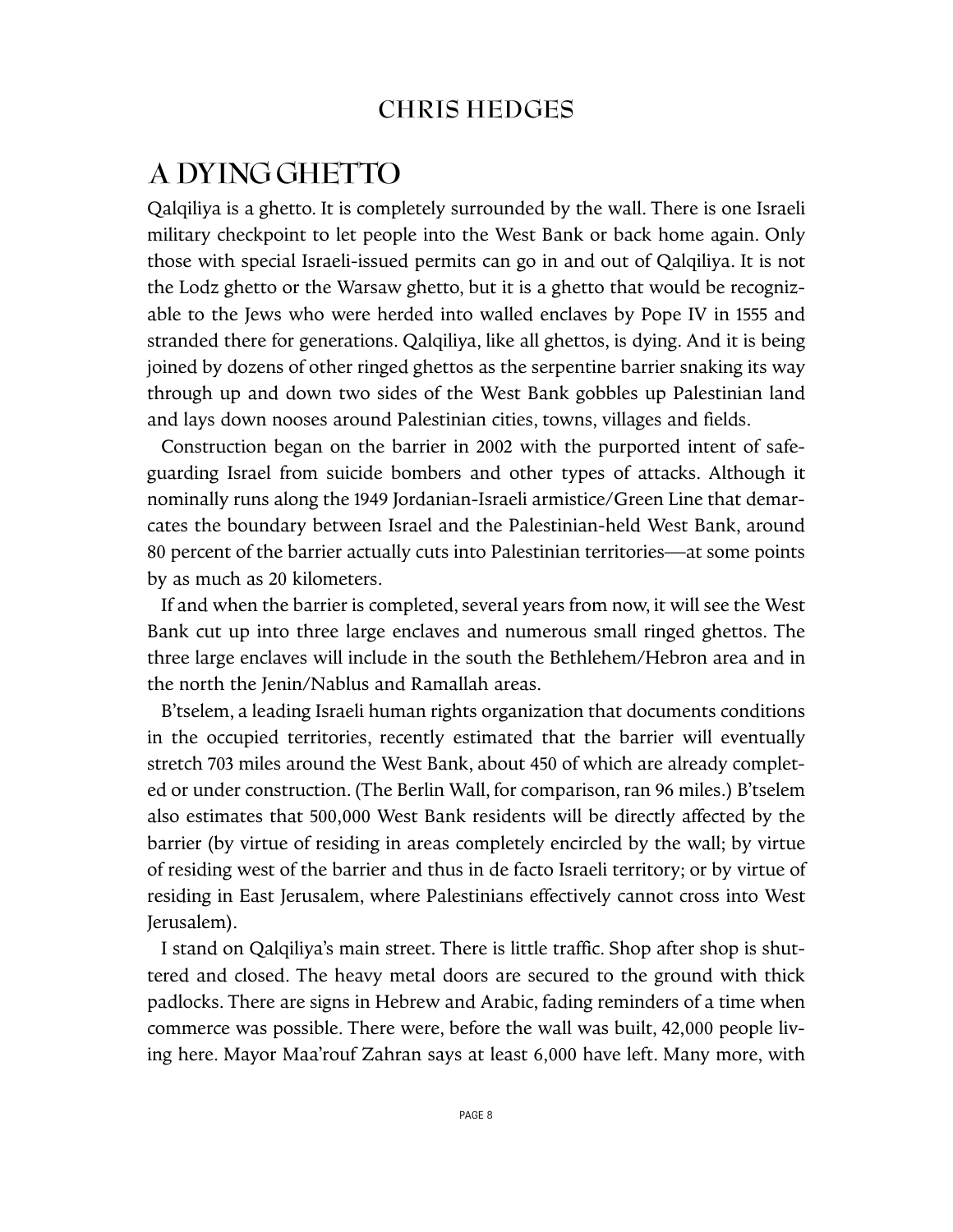the unemployment rate close to 70%, will follow. Over the tip of the wall, in the distance, I can see the tops of the skyscrapers in Tel Aviv. It feels as if it is a plague town, quarantined. Israeli officials, after a few suicide bombers slipped into Israel from Qalqiliya, began to refer to the town as a "hotel for terrorists."

There are hundreds of acres of farmland on the other side of the wall, some of the best farmland in the West Bank, which is harder and harder to reach given the gates, checkpoints and closures. There are some 32 farming villages on the outskirts of Qalqiliya, cut off from their land, sinking into poverty and despair. Olive groves, with trees that are hundreds of years old, have been uprooted and bulldozed into the ground. The barrier is wiping out the middle class in the West Bank, the last bulwark in the West Bank against Islamic fundamentalism. It is plunging the West Bank into the squalor that defines life in the Gaza Strip, where Palestinians struggle to live on less than \$2 a day. It is the Africanization of Palestinian land.

It is also ethnic cleansing, less overtly violent than that I watched carried out by the Serbs in Bosnia, but as effective. Thousands of Palestinians have left, never to return. Cities such as Bethlehem are emptying. This, Palestinians say, is the real goal, to make life impossible and force them to leave.

The Israelis, who have thought hard about making the project as linguistically benign as possible, call the barrier "the seam line." They insist it is not meant to be a border. They say it will make Israel more secure. They said that once Gaza was enclosed, suicide attacks from the Gaza Strip would end. They promise that once the West Bank is sealed off, terrorists will not be able to cross into Israel. The promise of security for the weary Israeli populace is like manna from heaven.

This assumes, of course, that the barrier will separate Palestinians from Jews. It ignores the 1 million Israeli Arabs living inside Israel, some of whom have already elected to use their bodies as weapons. It ignores the presence of Jewish settlers in some 200 settlements who often live within yards of Palestinians. But most ominously, it ignores the consequences of total enclosure. The West Bank, like Gaza, will erupt with high-octane rage.

Hamas was an insignificant group with little following in 1988 when I first reported from Gaza. The Islamic radicals are now the vanguard of the resistance. Every pillar of concrete driven into the soil of the West Bank will bring forth screeching bands of killers. It happened in Gaza. It will happen here. Security will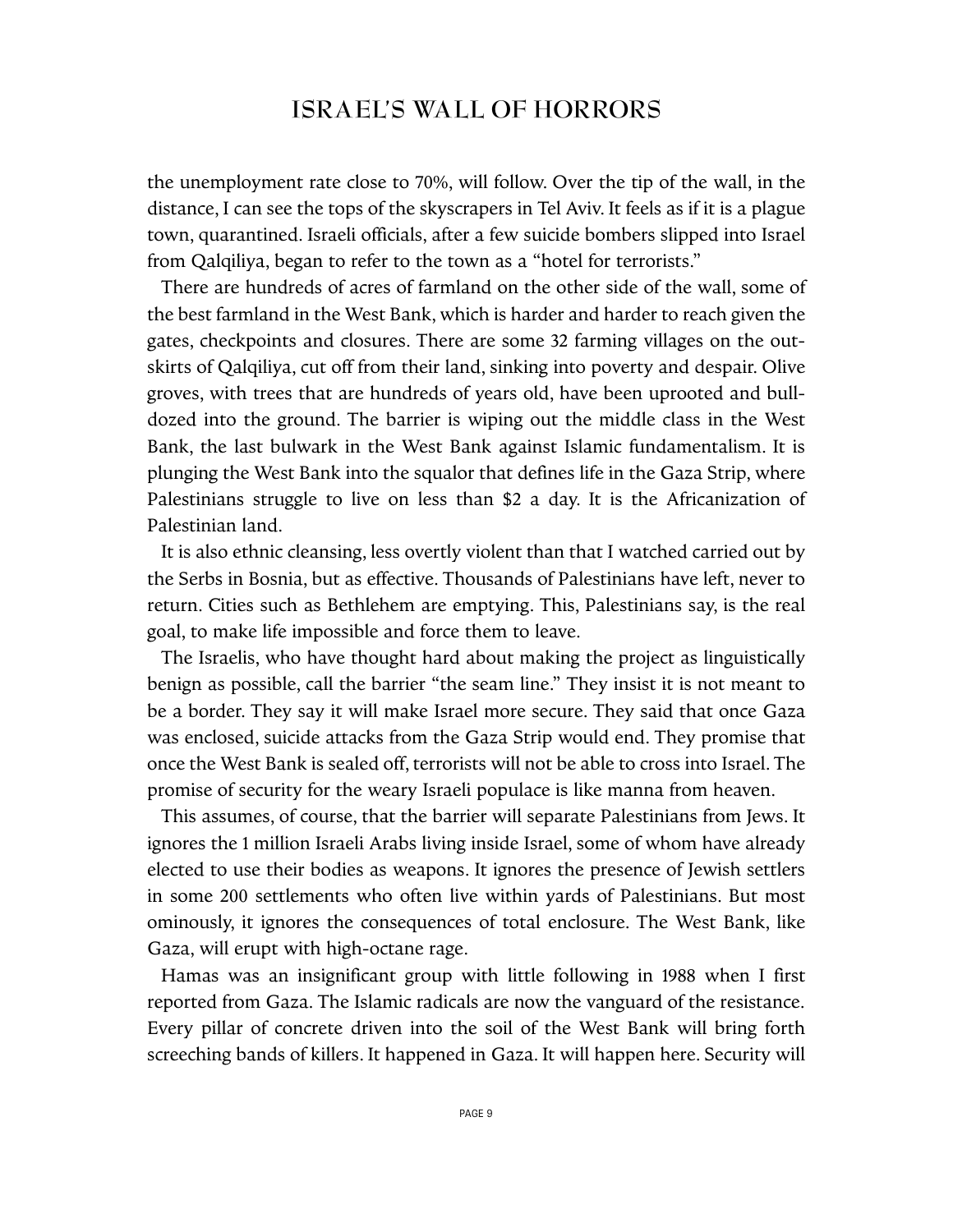never come with the barrier, but then security is not the point. What is happening is much more insidious.

If the barrier is being built for security, why is so much of the West Bank being confiscated by Israel? Why is the barrier plunging in deep loops into the West Bank to draw far-flung settlements into Israel? Why are thousands of acres of the most fertile farmland and much of the West Bank's aquifers being seized by Israel?

The barrier does not run along the old 1967 border or the 1949 armistice line between Israel and the Arab states, which, in the eyes of the United Nations, delineates Israel and the West Bank. It will contain at least 50% of the West Bank, including the whole of the western mountain aquifer, which supplies the West Bank Palestinians with over half their water. The barrier is the most catastrophic blow to the Palestinians since the 1967 occupation of the West Bank and Gaza.

The barrier itself mocks any claim that it is temporary. It costs \$1 million per mile and will run over \$2 billion by the time it is completed. It will cut the entire 224 mile length of the West Bank off from Israel, but because of its diversions into the West Bank to incorporate Palestinian land it will be about 400 miles in length. A second barrier is being built on the Jordan River side of the West Bank. To look at a map of the barrier is to miss the point. The barrier interconnects with every other piece of Israeli-stolen real estate in Palestinian territory. And when all the pieces are in place the Israelis will no doubt offer up the little ringed puddles of poverty and despair and misery to the world as a Palestinian state.

## **TRAVELING THE BARRIER**

I traveled along the completed parts of the barrier for 10 days. It is being built in sections. When I go into and out of the West Bank, often passing through multiple Israeli checkpoints, it takes three or four hours. The northern sections were completed in July 2003, although the Israeli Defense Ministry was still razing houses and fields along the barrier in the north for a buffer zone when I visited. Bulldozers, trucks and backhoes belch diesel smoke and lumber across the landscape. Where there is no barrier there is often a wide dirt track being graded and smoothed for construction. On either side of the emerging barrier are the dynamited remains of markets or homes and the blackened stumps of destroyed olive groves. It is one of the most ambitious construction projects ever undertaken by the state, certainly one of the most costly.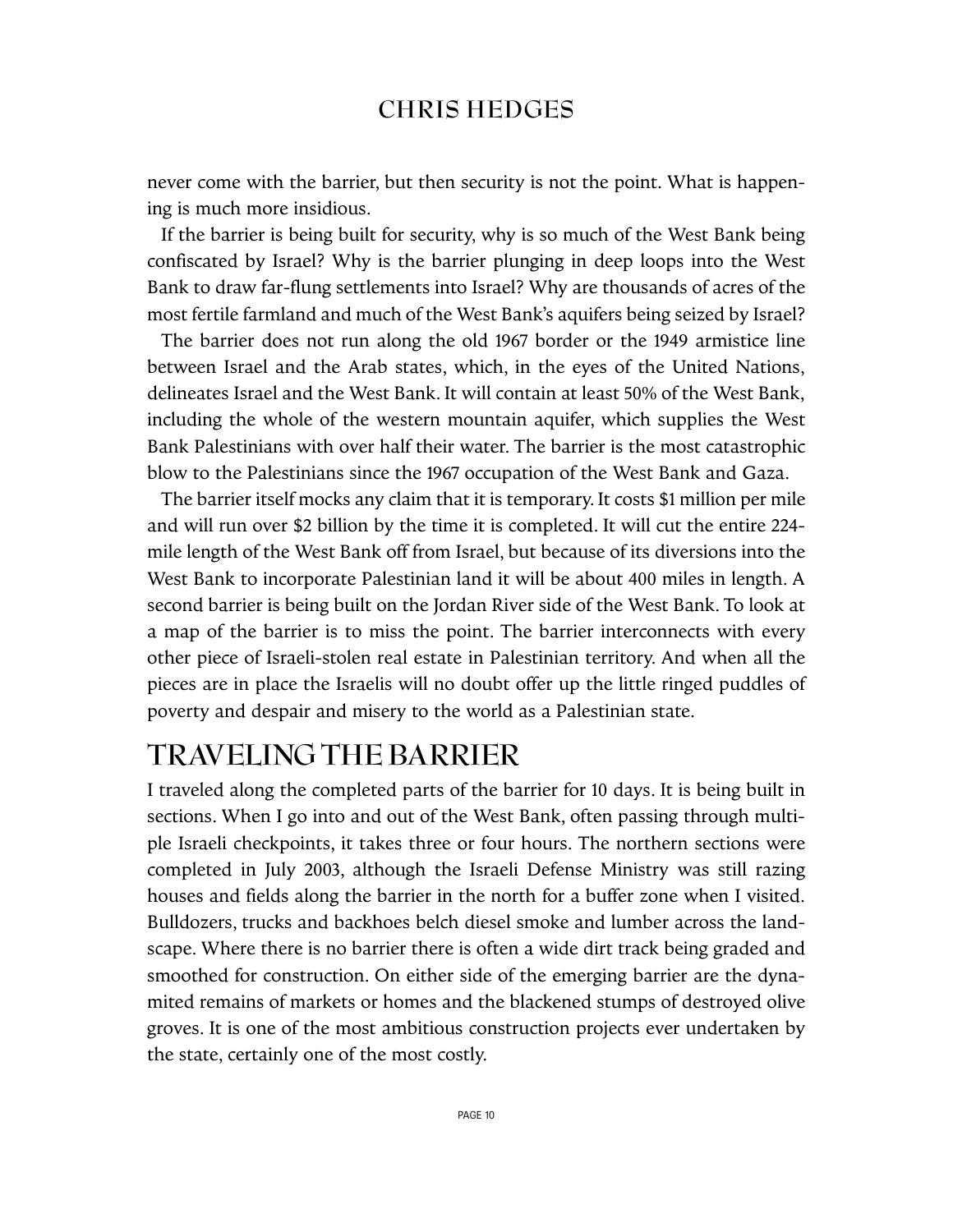The small town of Mas'ha lies in the path of the barrier. It has been in decline since the start of the uprising three years ago when Israel blocked the road leading from the town to Tel Aviv. The closure ended the businesses of the dozens of fruit and vegetable sellers who lined the road with shops and markets. The closure trapped most Palestinians inside the West Bank and because of this the barrier for Israelis is an abstraction. It does not slice through any Israeli land. It does not change Israeli life. It only solidifies the status quo.

The Baddya Market on either side of the small asphalt road is empty, the tinroofed sheds and warehouses that once had piles of fruits and vegetables for sale abandoned. The town's population has fallen from 7,000 to 2,000 since the closure of the road.

I stand on top of one of the two dirt mounds that block the road to Tel Aviv. There is an army base on a hilltop in front of me. There is an electric fence that runs around a settlement a hundred yards up the road on my left. Two green Israeli army jeeps lie parked at an angle blocking the road a few feet beyond the second mound. The two dirt mounds and strip of empty road between them are filled with old cardboard boxes, broken bottles, empty wooden vegetable crates, cans, plastic Coke bottles, tires, shredded remnants of plastic bags, a broken chair and the twisted remains of a child's stroller.

A young boy is loading three cardboard boxes into a shopping cart. An elderly woman, standing on the mound a few feet from me, is helping him. When the cart is full the boy begins to push it to the other mound about 50 feet away. The woman follows. When they get to the other side he lifts out the boxes for her. She drops a silver shekel in his hand for payment. He goes back to the other mound to wait. He does this all day. It is the only way goods move up and down this road.

I walk into a small shed where a man is seated at a table. The shelves around him are bare. He has two boxes of tomatoes in front of him. There are cold drinks in a large refrigerated case with glass doors. A single light bulb hangs from a wire, casting a soft hue over the gray stubble on his face. Fat, languid flies buzz nosily. It is the only sound I hear. I ask him if he will speak to me. There is a long silence.

"Why?" he finally says. "It won't do any good."

I walk up the road, over the two mounds, and turn left to go up through the opening in a post fence with loops of barbed wire. A rainbow flag flies from a post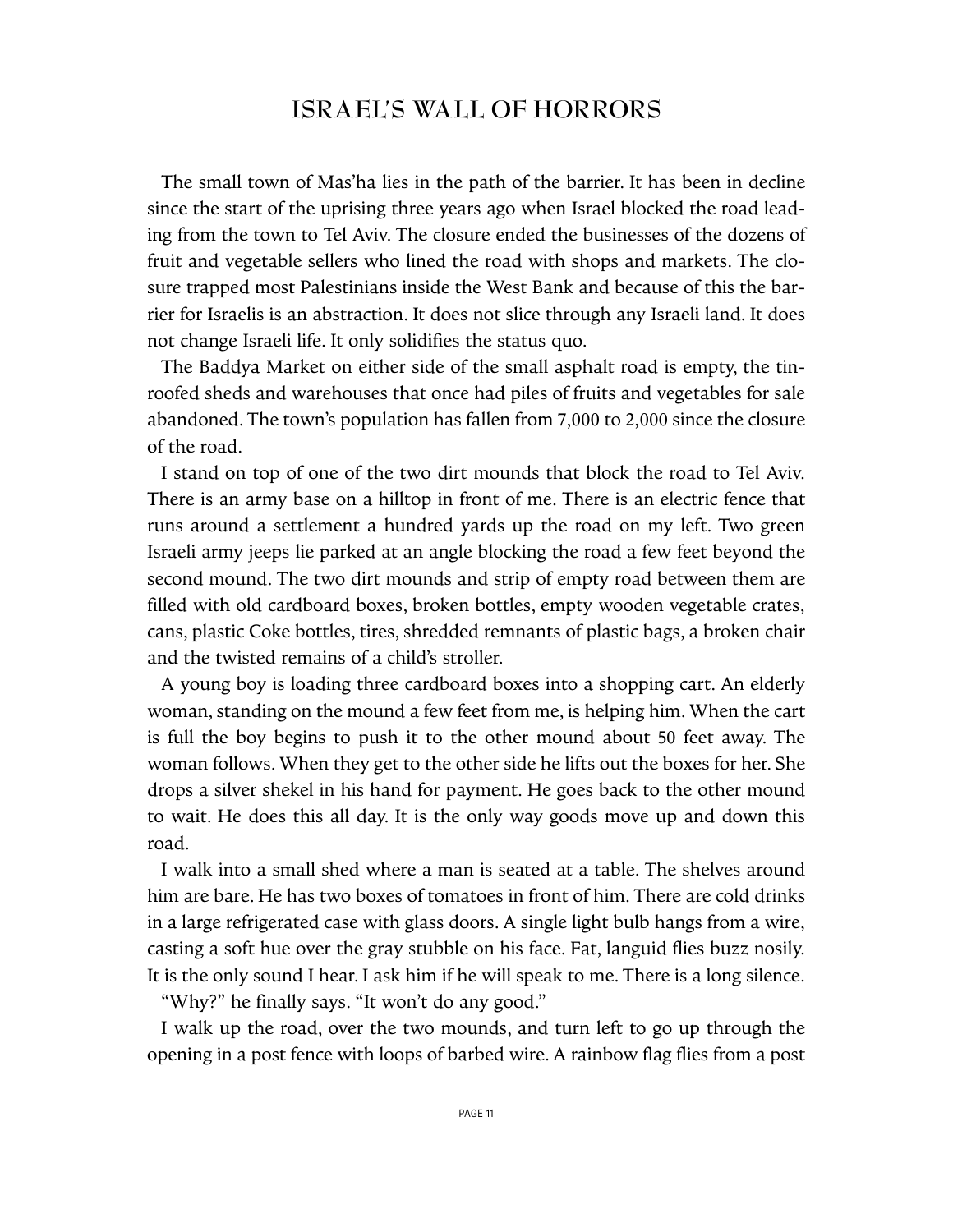planted in the ground along the fence. The dirt in the yard is pitted and gouged with tread marks from heavy earth-moving equipment. I hear the squelch, grunts and guttural moans of engines at work. I cannot see the machinery. The sky is clear, that searing crystal-like clearness that makes the light of the Middle East unforgiving and overpowering.

There are tarps in the yard in front of the house. Under the tarps are a collection of dirty mattresses and foam pads. Piled around the mattresses are backpacks, some with tickets from European airlines. A blue backpack has a tag with the letters SAS. There are plastic water coolers under the tarp. There are plastic cups scattered on the ground. Several young men and women, many in baggy cotton pants and sandals, lounge on the mattresses speaking quietly. Some are asleep.

I go to the door of the house. Munira Ibrahim Amer, who lives there, takes me upstairs to the flat roof where laundry is hanging and there is a large water tank. The heat on the roof is withering. I edge my way under a narrow eave to capture some shade. A young woman with short blond hair and glasses holds a video camera. She is wearing a green T-shirt and green cargo pants. She has a small pouch strapped around her waist. She says her name is Maria. She says she does not want to give me her last name.

"Thousands of us have been denied entry visas by the Israelis at the airport," she says with what I suspect is a German accent. "Many of us who get picked up are deported. If I give you my name I will be on their blacklist. They will not let me in. They will put a 'No Entry' stamp in my passport."

She has been in and out of Palestine, she says, for over a year. She was one of the first internationals to get into the Jenin refugee camp after the Israeli attack against armed militants that left scores dead and sections of the camp destroyed.

"I could not breathe because of the smell of the dead bodies," she says. "I saw children collect body parts of their parents. None of us could eat. It was terrible. And the world stood by and did nothing."

She was an Islamic studies major. She speaks Arabic. She became involved in protests in Italy against the occupation. She joined a group called International Women's Peace Service, which sends activists to protest the construction of what it terms "the apartheid wall." She lives in a house with other activists in the Palestinian village of Haras. She has been in and out of the West Bank and Gaza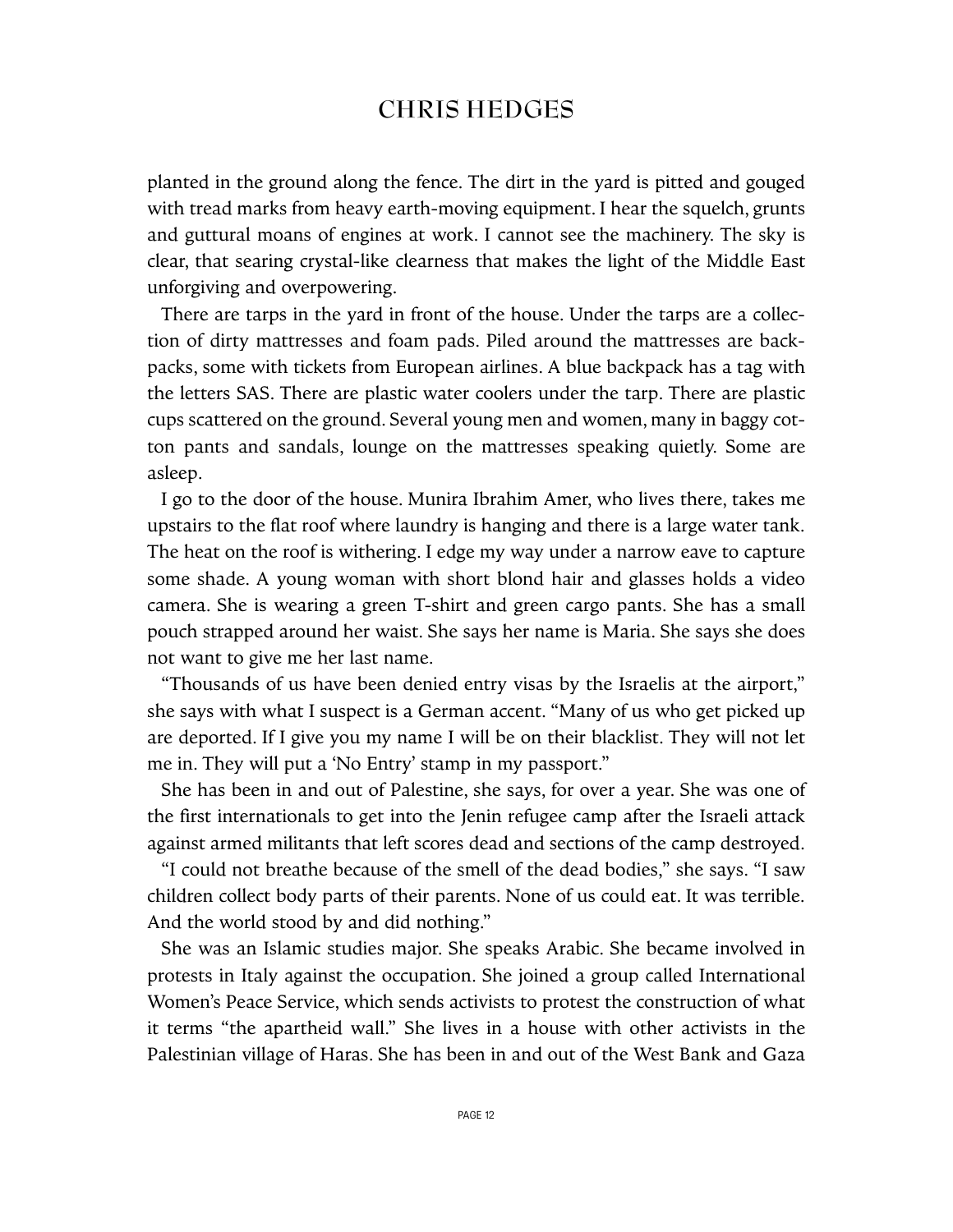for over a year, surviving on the meager funds given to her by the organization.

## **TEN YEARS OF WORK, BULLDOZED**

The activists surround the house when the bulldozer, belching smoke and groaning, lumbers through the yard on the way to grade the track on the hill below. Three activists chain themselves to a shed next to the house when they think the bulldozer might turn to attack. The shed next to the house, the family has been told, is about to be destroyed. When Maria speaks of the bulldozer it is as if it is a living object, some Leviathan rising out of the bowels of the earth to swallow up Palestine.

"When we do an action it is beautiful," she says. "It is what life is about, living together, not fighting simply for our own happiness. The real pursuit of happiness is not about making me happy. It is about living together and sharing."

There is something wistful in this, as if she knows much of human sadness, which I later find out she does. Activists, like aid workers and foreign correspondents and soldiers, are often orphans running away from home. I was one. They seek new families and new reasons to live, often messianic reasons that are intense enough to blot out the past and keep the darker clouds of memory at bay.

She wears a piece of silver jewelry around her neck. It comes from India. "I put my fingers around it and hold it when I am scared," she says, wrapping her fingers over it. "I have grown superstitious. I risked my life more than once last year. I understand why Palestinians believe in God. When you feel your own impotence in the face of Sharon and the United States you have to believe in something bigger. It is the only way to survive. I don't believe in God. I believe in this."

There is the sudden roar and screech of army jeeps. A dozen Israeli soldiers pile out of the vehicles in helmets and flak jackets. They spread out along the road, facing the activists, who now are rousted from their mattresses. Three men grab the chains and run for the shed. The soldiers cradle black M-16 assault rifles.

"Oh hell," she says quickly, pushing the start button on her camera and pointing down at the scene below us, "and another jeep is coming. I have to call the media office and alert them."

The ragged band of 45 activists spread out in the yard. The soldiers watch, silent, bemused, the way a child watches a line of ants he is about to crush. In a few moments the soldiers depart.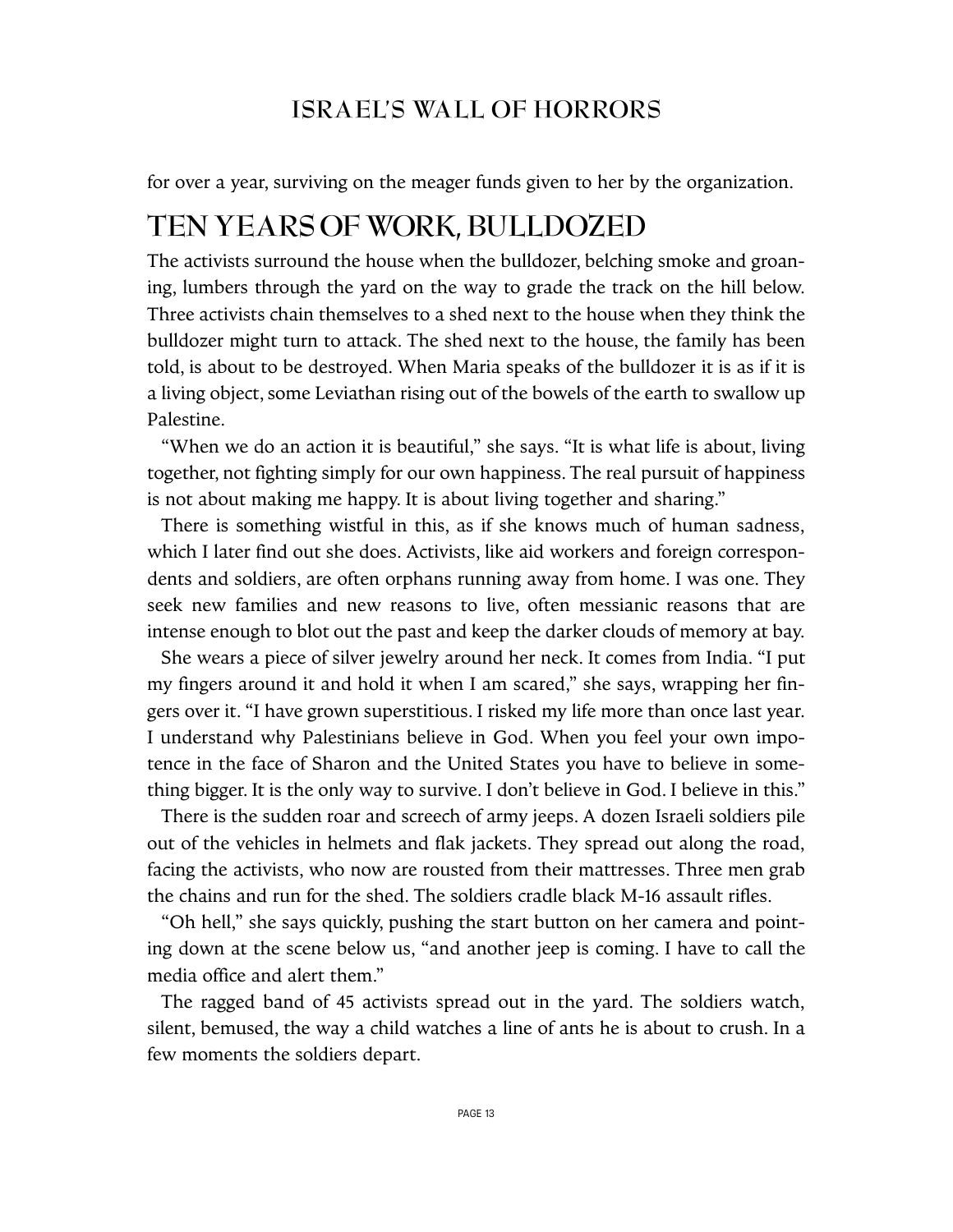The activists wait in the sun for a few minutes and then go back under the tarps. Maria joins them from the roof. They begin to discuss tactics. Someone proposes singing "Give Peace a Chance" if the soldiers come again. Another suggests building a small model of a Palestinian village in the path of the bulldozer. They begin a heated discussion over what to write on their banners. When people agree, rather than clap, they raise their arms and flutter their fingers. A member of the group suggests they write condemnations of the wall uttered by world leaders including President Bush. The mention of the American president raises the temperature of the debate.

"I don't agree that we put phrases by George Bush on our banners," says a woman with an Israeli accent. "George Bush don't fucking care about this, about anything. I really hate this man. I don't want any fucking thing he said on any action I participate in."

There is a sea of fluttering fingers. I admire their commitment but find them too sanctimonious, infected with the fanatic's zeal that they know what is good for you, good for everyone. Their anger springs, in part, from the fact that no one will listen, as well as the damage, the damage many I suspect nurse internally and wish to heal.

I go into the house and sit with the family. The family lives surrounded by the madness. The bulldozer severed the water pipe to the house. They have spent the last few weeks carrying water into the house in plastic buckets. The children have turned one side of the house into an outdoor toilet. It sinks of human feces.

Munira Ibrahim Amer and her husband, Hani, have four boys and two girls. They scamper around the room, often shouting to be heard above the noise of the heavy machinery busily tearing up the earth outside.I feel I am in an Ionesco play.

"I spent 10 years working in Saudi Arabia to buy this land and start our nursery," says Hani. "In a few hours the Israelis bulldozed my greenhouses and my plants into the ground."

The family moved into the house in 1981. They made a decent living. They had many Israeli customers. They grew things.

"A year ago army jeeps appeared in the village and scattered leaflets around the mosque," he says. "Soldiers came to our house. They told us our house was in the way of the fence and would be demolished. They said they would compensate us."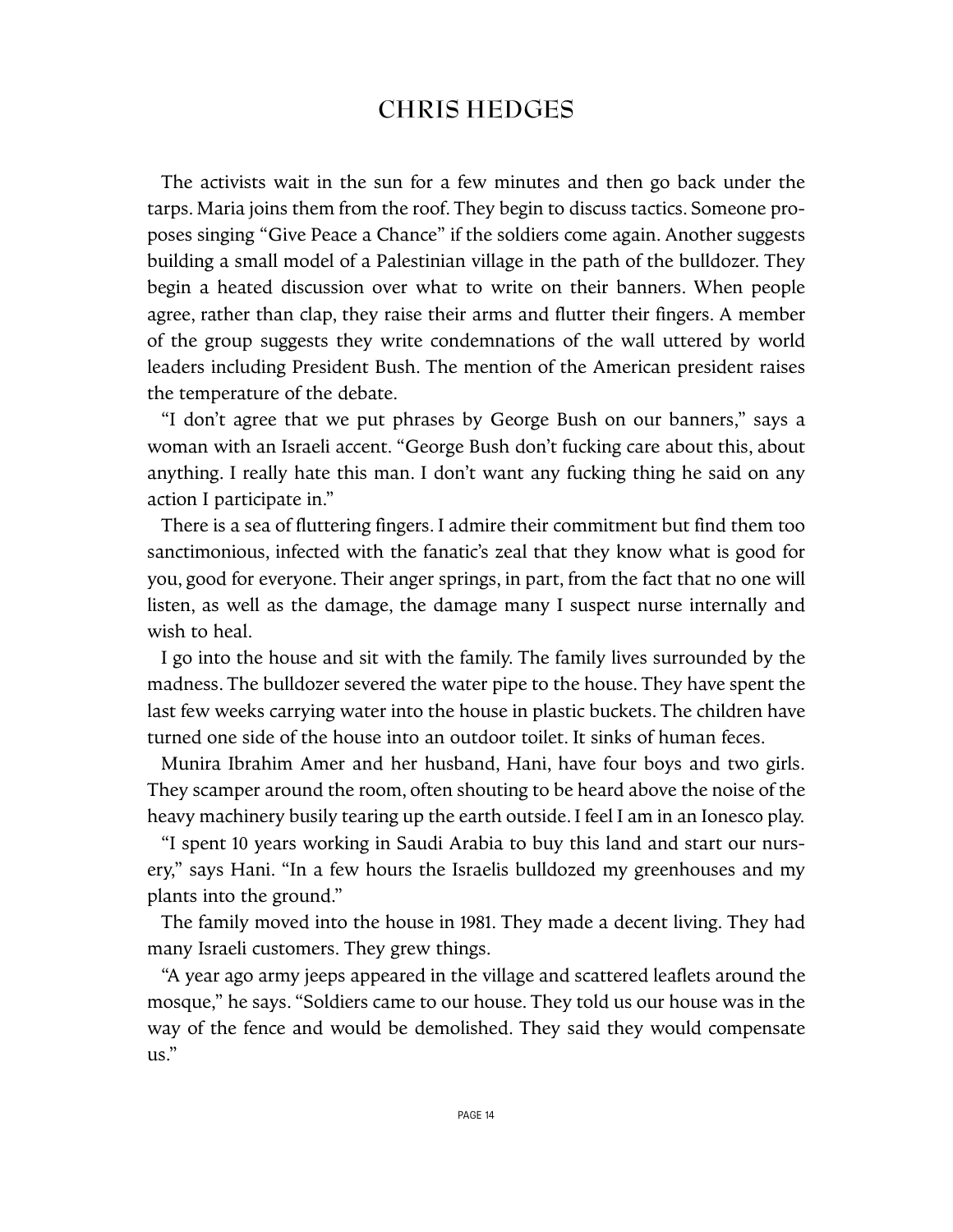But he does not believe them. He says the Israelis determine the worth of the land and property and he says other Palestinians tell him the Israelis usually never pay.

"They will build their wall and they will take revenge on me and my family for allowing these internationals to protect us. They will demolish my home." It is dusk. I leave. The activists, fearing a demolition, sleep under the tarps. I speak with Maria the next morning by phone. She tells me her real name. It is Maren Karlitzky. She is German. She reveals her name because she is sitting with the other activists in a police station in the Jewish settlement of Ariel. The Israelis have taken her passport. She is under arrest.

She tells me that at 7 a.m. about a hundred soldiers surrounded the house. They pushed the activists onto buses. The activists watched the bulldozer demolish the shed. The group was kept awake all night. Everyone was questioned.

"When I was called in for questioning they told me I could stay [in Israel] if I collaborated with them," she says. "I refused."

At 4 in the morning the police presented the group with typed Hebrew statements and told the activists to sign them. The statements said that none of them would again enter the West Bank or attempt to renew their visas. They signed the papers.

"It was a mistake," Maren said. "We were tired."

I ask her what she will do next. "Guess," she says.

## **TOO MUCH PRESSURE**

I often have to leave my car behind and walk to villages, villages that have not had access to roads for two or three years. Crude barriers of dirt, trenches or tornup strips of asphalt make the roads impassible. Weeds grow up on either side of the roads. The crude barriers will be replaced soon by walls and fences and ditches and wire.

I am walking down an empty dirt road. It is covered with stones. I am walking to the farming hamlet of al-Nuaman. The farmers have been legally dispossessed, ethnic cleansing by administrative fiat. It was a specialty of the Bosnian Muslims, who did not want the ethnic Croats and Serbs to go back to their old apartments in Sarajevo. So they used the courts to strip them of their property.

There are tens of thousands of Palestinians whom Israeli courts have declared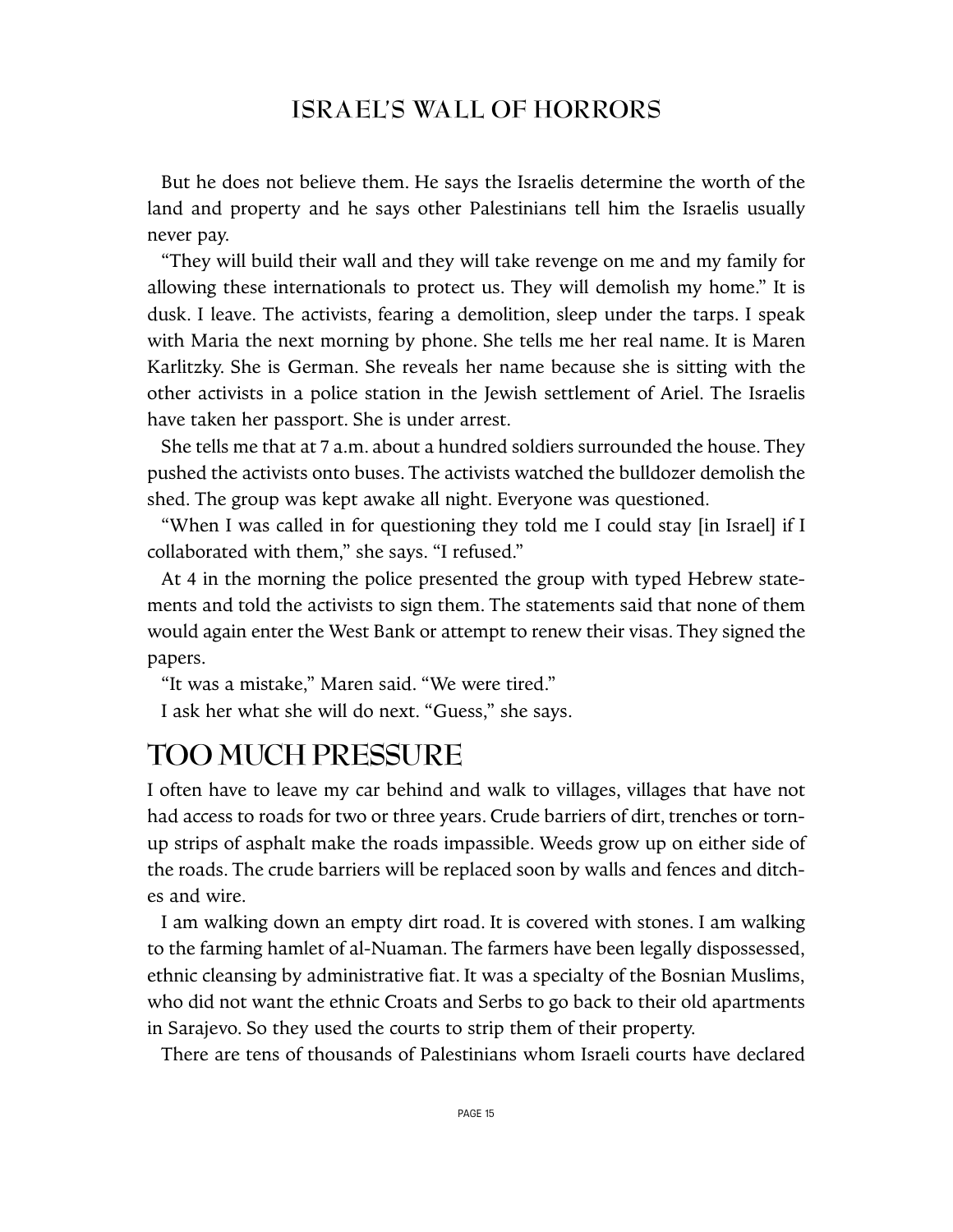squatters in their own homes, homes they were born and raised in, homes which have been in the family for generations.

The cicadas sing out in a cacophonous chorus. The heat feels like the blast from a furnace. Olive groves, with rows of thick, gnarled trees, line the slope to the valley below me. The hilltops are rocky and gray. There are a few patches of light green.

The road to the hamlet was closed in 1995 by the Israelis. The bulldozers blocked it with dirt and scooped out a huge trench at the edge of the village, tossing the chunks of black asphalt to the side. The Israelis changed the name of the hamlet to Mazmouria, although no Israelis live here. I see the hamlet ahead of me. It is tiny, with 26 modest homes, all with flat roofs and stucco exteriors.

I walk down into the trench. Youssif Dara'wi, a large man with a heavy girth, is standing on the other side looking down at me. He helps me up. He is wearing sandals. He clutches a cellphone. There is a large ring of keys on a silver clasp fastened to his belt. I get into his car and we drive to his house. He has set out a dozen white plastic chairs under the one tree in his front yard. Older men, when they see us, come to introduce themselves and take a seat.

Youssif was born in the hamlet. As far as he can tell, his family has been here for 180 years, but probably longer. He owns about 100 acres of olive groves, making him one of the largest landowners here. The farmers in the village together have 1,000 acres. When they were occupied by Israeli troops in 1967 they were given Israeli identification cards. The cards said they were residents of the West Bank. They were incorporated into the Bethlehem municipality. "It all began to change after the start of the first Palestinian uprising in 1987," Youssif says.

Israeli officials forbade any new construction. When anyone tried to build a house or expand existing ones, Israeli bulldozers tore the structures down. After the Oslo peace agreement the pressure eased, only to come back in greater force with the latest uprising. The road was closed. The children in the village, who had gone to Jerusalem for their schooling, were barred from the city. The Israelis expanded the boundaries of the Jerusalem municipality. The farmers have become West Bank squatters illegally encamped inside Israel. It is a neat little legal trick. Members of the community pooled their money to hire an Israeli lawyer. But cases, even when they get to the Supreme Court, even when they result in a decision in favor of the Palestinians, can be immediately overruled by the state on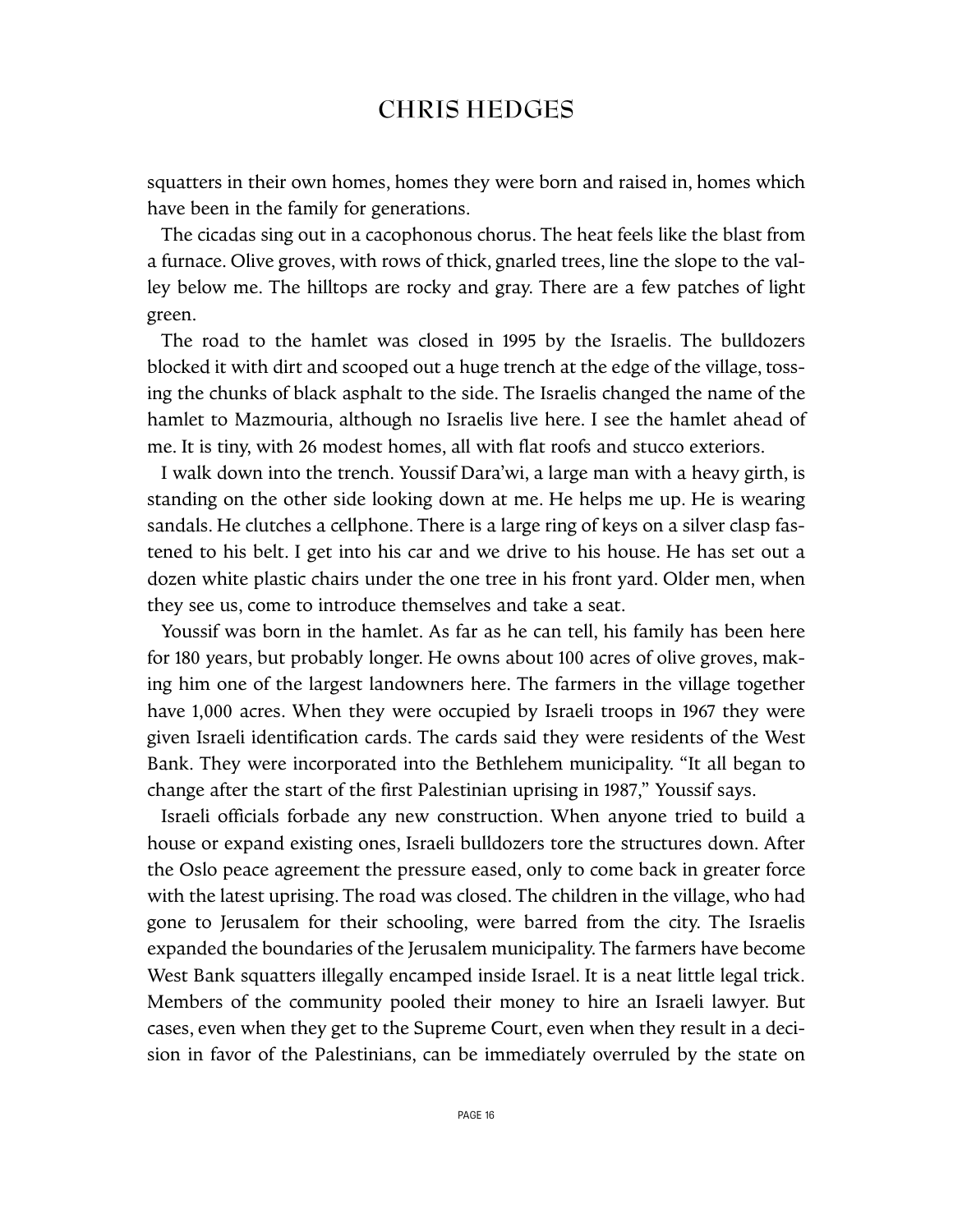grounds of national security. National security, as in my own country, is the god that is destroying us all.

"I am not allowed to be here or to meet you according to Israeli law," Youssif says. "I am not allowed to be on my own land."

The water to the hamlet was cut three years ago. Water comes now from wells and water trucks.

He pulls out a topographical map. It is marked with colored zones and colored lines to indicate settlements, the barrier under construction around Jerusalem, the land that has been confiscated, the land that will be confiscated and the new demarcation lines for the hamlet. The blue line, he explains, is the new boundary for Jerusalem. The hamlet is within the boundary. The yellow line is the barrier, which when we look up we can see being built down the hill in front of a new hilltop settlement with several hundred concrete apartment blocks. He traces his thick finger around the roads, the settlements and the barrier to show how the hamlet will be encircled, how he and his neighbors will soon lose nearly all their land and live illegally in a ghetto with no running water. I have seen this now many times.

Most Palestinians carry maps. They keep them tucked into their shirt pockets and pull them out at the slightest provocation. They spread them on the ground and chart for you the course of their own demise. It happens so often it gets boring, but I always listen and nod and pretend the information is new. The ritual is repeated over and over and seems to be part of the struggle to cope with the scale and horror of what is happening.

A group of Israeli soldiers appeared in the hamlet four months ago. They said Israel was willing to compensate farmers whose homes had been built before 1992. They told the farmer to submit compensation forms. The army would determine the price to be paid. The other homes, they said, would be demolished. If any home was built after 1992 the family would receive nothing. None of the farmers filed for compensation.

Then the physical harassment began. Soldiers arrived early one morning in July and roused six farmers from their beds and drove them to a nearby military outpost. They were told they would be released when they signed papers saying they would not enter Israeli territory. The farmers signed the papers. They spent the rest of the night walking home.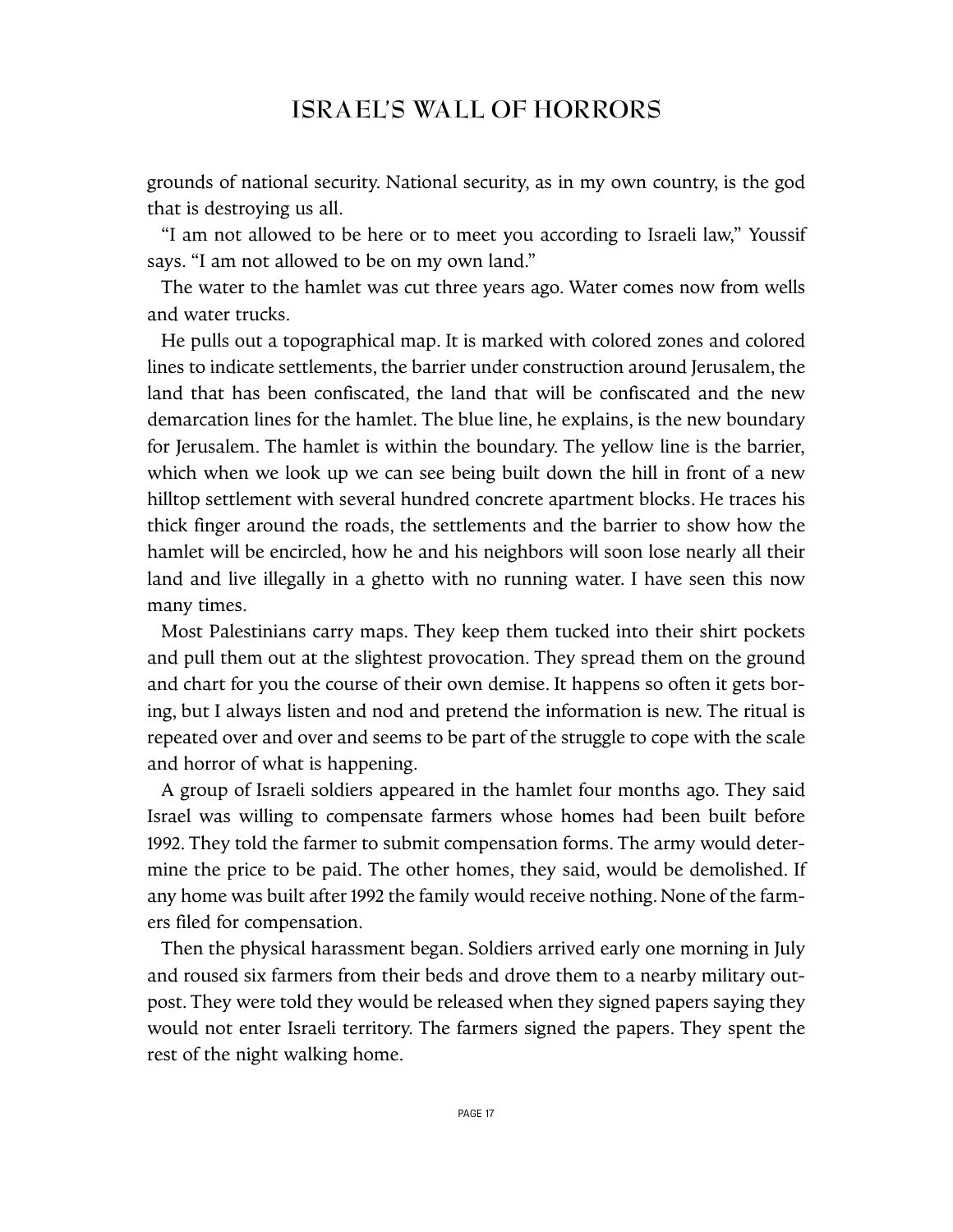"I signed," Abid Ataya, 55, tells me as we sit in a half circle of chairs under a pine tree. "I didn't realize that according to them I live in an Israeli area." Soldiers come frequently to demand other signatures. They were there the night before, their jeeps roaring into the hamlet at 2:30 a.m.. The soldiers handcuffed 20 farmers and took them to the military outpost. All refused to sign. In the morning, after squatting all night outside the compound, they were released.

"The soldiers laughed at us," Mahmoud Ali Hussein, 43, says. "They told us when the wall was finished we would not be able to enter Israel or the West Bank. They told us we would have no land. They sent us home and told us to wait. They said our time is almost up."

The farmers sit, bewildered, trying to comprehend it all, the ability to declare reality to be one way when it is another, the ability to swiftly and irrevocably destroy their life, the only life they have known. I say nothing, so we sit like this for a long time.

"Does a condemned prisoner sign an agreement authorizing his own execution?" asks Mahmoud suddenly.

A boy with a tray holding glasses of lukewarm soda moves between us handing out drinks. We sip the soda. The farmers light cigarettes. Ribbons of thin bluish smoke waft toward the pine branches over our heads. Again we are silent, thinking about it all.

"Too much pressure makes explosions," my host says. "When you deny us education, medical care and work what do you think we will do? When you take our homes and our land from us, when we cannot feed our families, when you strip us of our dignity, how do you think we will behave? How can you ask us to be neighbors after this? What chance do you think there will be for peace?" The men nod.

"We are going to change the name of our village," he says. "We are going to call it Transfer 2004." No one laughs.

## **THE GOOD ISRAELIS**

And what of the good Israelis? Where are they? What are they doing? I found Allegra Pacheco mopping the floors of her small second-story apartment in Bethlehem. Her infant son is asleep. The furniture is upended in the corner of the living room. She is scrubbing away. The scent of ammonia from the tiled floor fills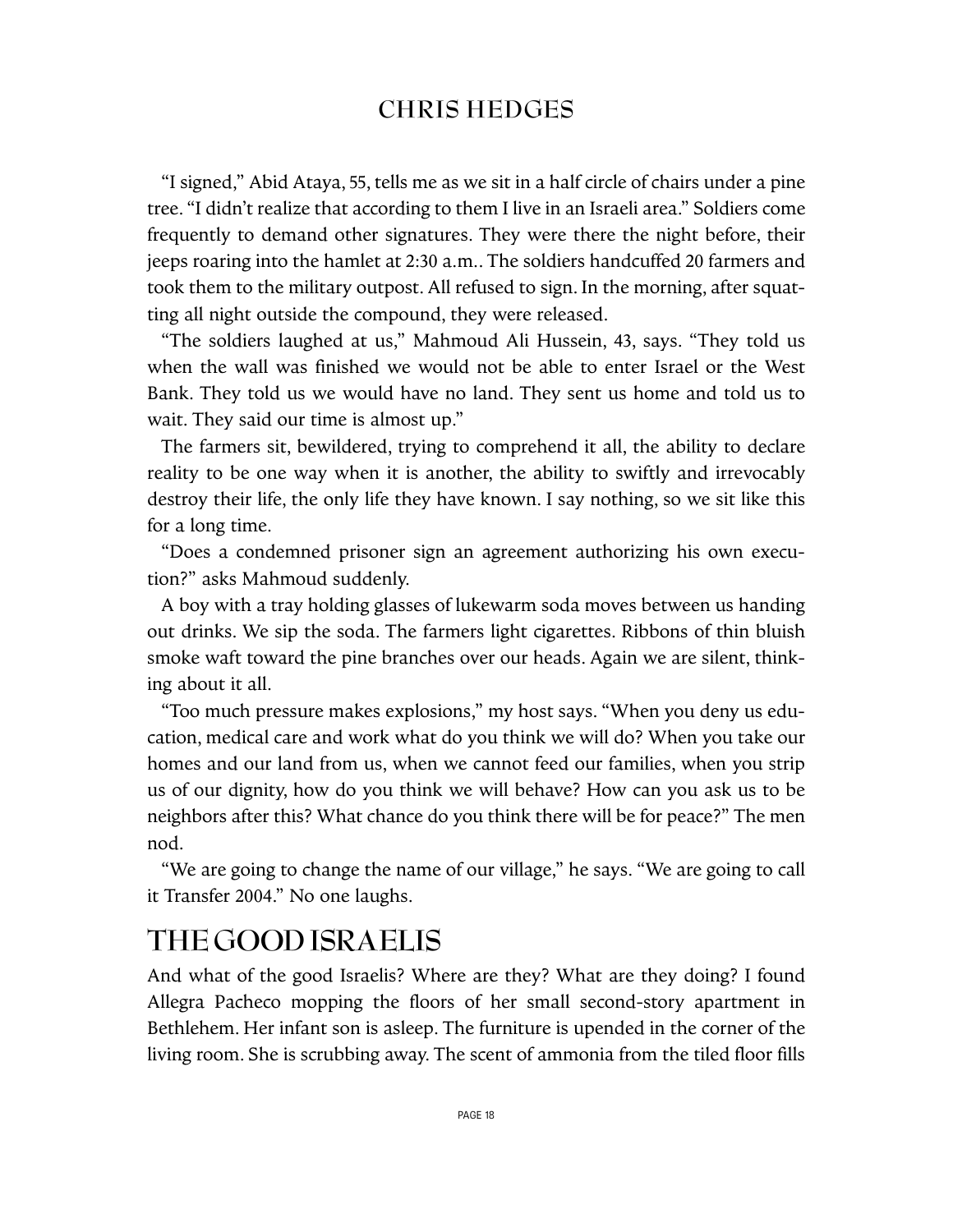the room, even with the windows open.

"We will have to go outside," she says.

We sit on her balcony. We look out over the cramped and squalid hovels of the Deheisha refugee camp. The camp cascades, one hovel nearly on top of the next, down a slope. The pope used the camp as a backdrop in 2000 when he visited. He was there long enough for the press to get images and cover his kind beneficence. The camp exploded into rioting five minutes after the pope departed. The local police station was badly vandalized. There was never a coherent explanation for the rioting, other than the obvious, the frustration and rage of a people used once again as a stage prop and then forgotten.

Allegra is a Jew. She grew up in Long Island, where she was a member of a "Zionist-oriented family." She visited Israel as a teenager on one of the tours designed to get Americans to bond with the Jewish state. She went to Barnard and Columbia Law School. She began to ask questions, questions many around her refused to ask.

She read about the Middle East. The story of the Palestinians began to unsettle her. She began to see another side of Israel. She moved to Israel after a few years as a lawyer in New York. She studied for the Israeli bar. She looked to Lea Tsmel, the Israeli lawyer who has often defended Palestinians, as a mentor. She opened a law office in Bethlehem. She was the only Israeli ever to open a law office in Palestinian territory. She handled cases involving house demolitions, land confiscations, torture and prisoners who had been incarcerated without ever being charged. She documented some torture practices, at first denied by Israel, and took the case to the Supreme Court. Most of the practices were outlawed.

The second Palestinian uprising began as she had taken a break and was writing a book as a Peace Fellow at Harvard University. She dropped the manuscript and came back. The restrictions, however, were so draconian she often could not get through the checkpoints to her office. It was hard to see clients or make court appearances. She took over the case of a Palestinian human rights activist, Abed al-Rahman al-Ahmar, being held without charge in administrative detention.

"I met my husband Abed in 1996, when he was under interrogation and being tortured," she says. "He was then sent to two and a half years of administrative detention and I continued to represent him. When he was released, he helped me set up my law office and worked with me. That's how we fell in love."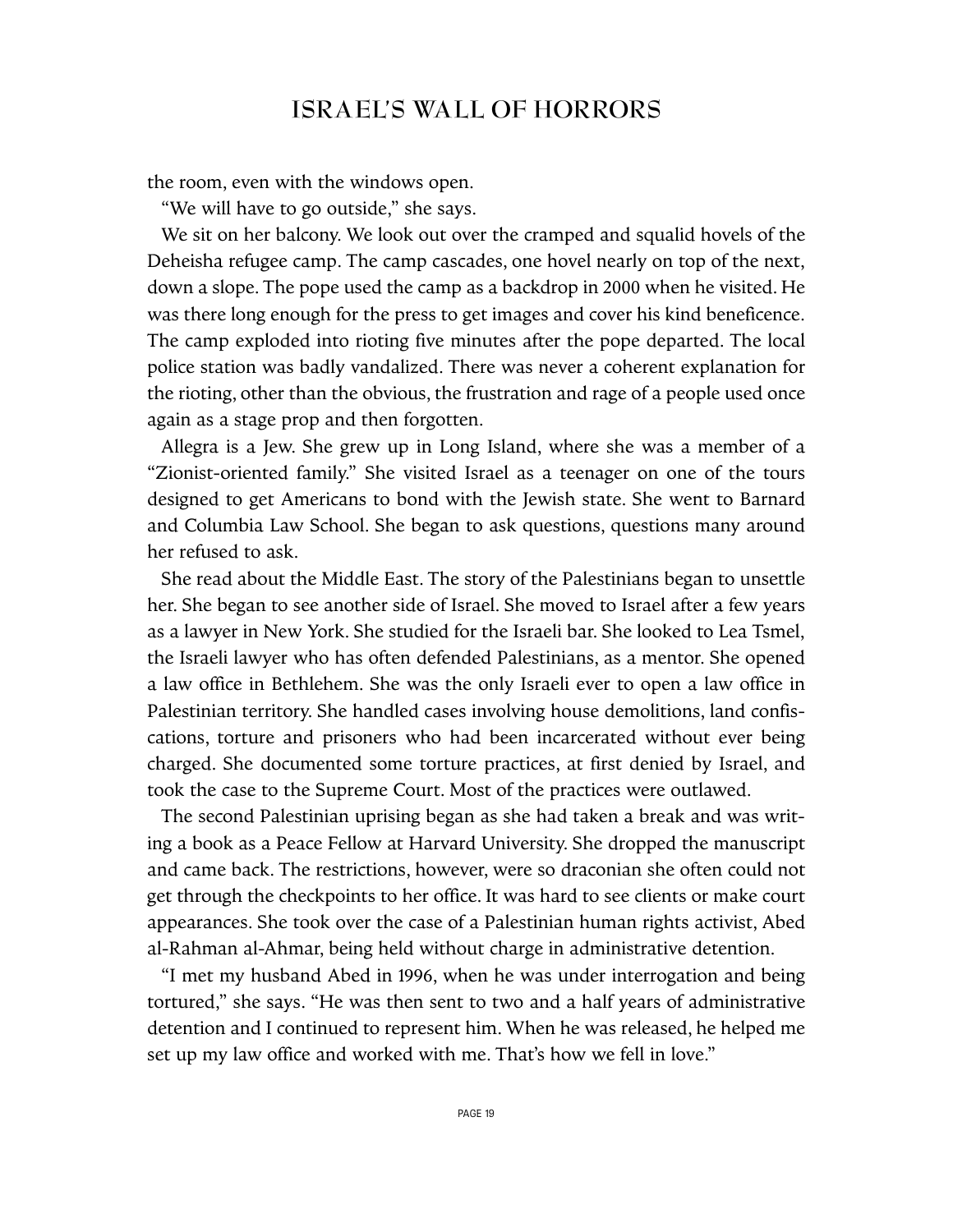They married. They spent their honeymoon trapped in their apartment under almost continuous curfew.

## **TWENTY TO A TENT**

She was eight months pregnant when Abed was arrested for the 13th time. He was sent to Ofra prison. The prisoners live 20 to a tent in the desert. They sleep on wooden pallets. The tents are sweltering in the summer and cold in the winter.

"Abed sleeps under 10 blankets in the winter," she said. "There is no heat." There is an open sewer nearby and swarms of mosquitoes. He is being held on secret evidence, which means he has not been told the charges against him. Abed has never been sentenced. His six-month military detention order had been extended for another six months in June. It too was done in secret. It can be renewed indefinitely. Amnesty International has adopted him as a prisoner of conscience.

His health is precarious. When he was 16 he was arrested for throwing stones at Israeli soldiers. He was tied to a chair in contorted positions. His back and stomach were under tremendous pressure. He was in great pain. His head was covered with a bag soaked in urine. Allegra has sued the army for the torture he underwent in 1996. He was also tortured on three other occasions while in detention.

"They have told him he will be released if [we] drop the lawsuit," she says. "He will not."

She gave birth to their first child, Quds, the Arabic name for Jerusalem, this spring. Abed has never seen his son. When Allegra asked for the address of the prison to mail her husband pictures of their child she was told there was no address.

"My husband has been banned from Jerusalem for 20 years, so we brought Jerusalem to us," she says.

She is an Israeli citizen, but because her husband is Palestinian, because of his ethnicity, he is refused citizenship. She was born in Long Island. He was born here. This is how it works in Israel. Israel is a democracy only for Jews. If she had married a Jew he would have a passport and citizenship.

"What democratic state builds its laws based on a person's ethnicity?" she asks. "The goal of the South African apartheid regime was to separate whites and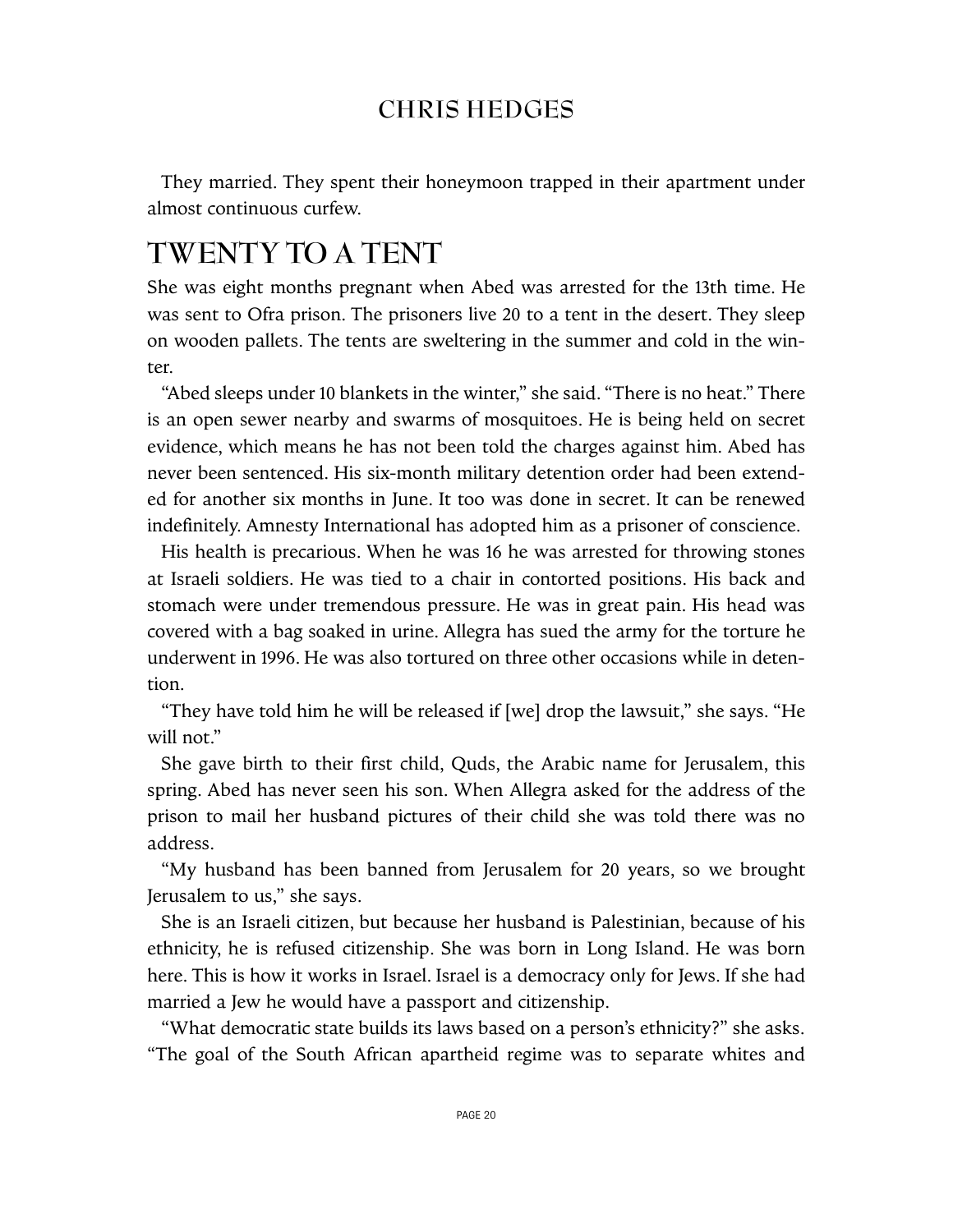blacks to preserve white privilege. How is this different from what is being done to the Palestinians?"

"Who is really being shut out by this wall?" she adds. "Who is being shut in? Israel will be a closed society when the wall is finished. It will even further shun reality."

Her son wakes up and begins to cry. She gets up and walks to his room. She comes back with the infant in her arms. She begins to breast-feed him. As she coos over her son she lets me read a notebook smuggled out of the prison. It has drawings by one of the prisoners for her child Quds with stories by her husband. On the cover of the ruled school notebook are the words "Quds Smart Notebook."

In one picture a small boy is feeding a bird. "This is Quds' bird," it says. "Quds feeds the bird. The bird loves Quds. The birds are playing in Quds' beautiful garden. They know Quds. They love him very much."

She slips her wedding ring off her finger so I can read the inscription on the band inside. It has two letter A's with a heart between them. The word "forever" is etched into the band. She cradles the child in her arms and whispers words of comfort to him. She looks up, weary and sad.

"In Israel, I'm considered radical because I advocate equal rights for all persons residing between the Jordan River and the Mediterranean Sea," she says.

## **THE NOOSE TIGHTENS**

It does not matter where I turn. I see the noose tightening. There is no escape. The barrier is closing in from every side, grinding and crushing everything in its path. I begin to feel the claustrophobia, the sense of inevitable doom, the awful fatalness of it all.

Palestinians cling to what they have like shipwrecked sailors clinging to the hull of a sinking boat. There is a mass migration. They are being forced from their homes. Some have moved into their fields. They have set up squalid little encampments in vegetable patches. It is their last stand.

I walk over the heavy earth on the Israeli side of the fence from the village of Jayyous. The village has some 2,200 acres, along with six wells and pumping stations. The fence has separated the farmers in the village from 73% of its irrigated farmland. About 300 families are losing their only source of income. My feet are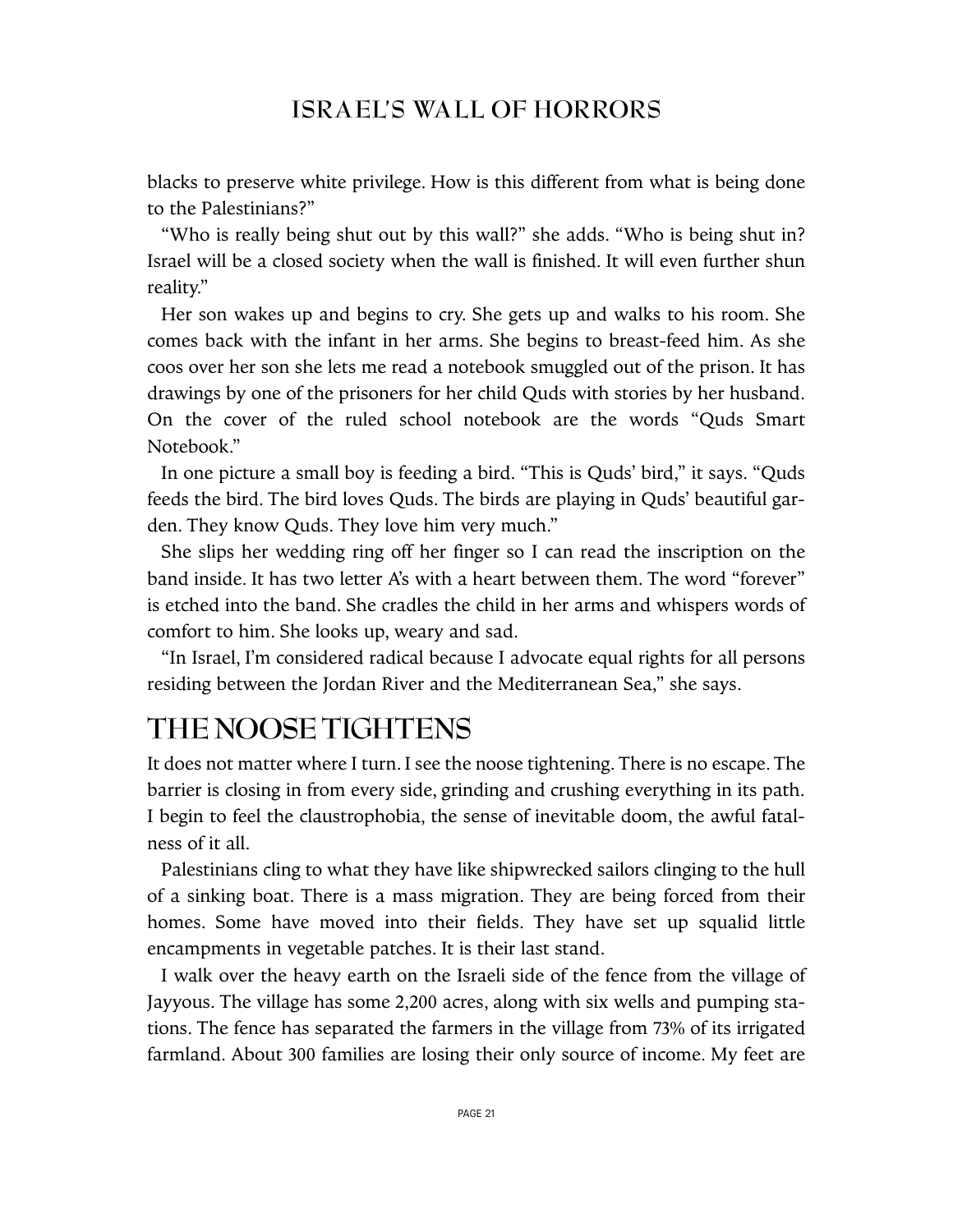covered with dirt. I see across the fields the sparks shooting up from numerous campfires. I hear voices, the idle chatter of children, women and men.

Suffian Youssef, 30, stands beside an old blue truck. His two brothers, his mother and his father are with him. It is nearly dark. They have set up a small tarp and a crude shack. It is where they sleep. There is a brass coffee pot on the brazier over the fire. I smell wood smoke.

"We began to sleep in our fields a month ago," he said. "We fear that if they close the gate we will not be able to get to our crop. We are having trouble getting our crop to market. We took the crates of potatoes up to the gate in the truck a few days ago. The Border Police told us to take the crates off the truck and load them back on the truck four times. When we took them off for the fourth time they dumped the potatoes on the ground and crushed them with their boots. They beat us with their rifle butts."

Crickets chirp softly. I see a half moon poking through the haze in the sky. The roadblocks and checkpoints mean that farmers cannot get their produce to urban areas in the West Bank. There are now Israeli suppliers, who can use the settler roads, who have taken over these markets. Prices, because vegetables are bottled up in agricultural areas, have plummeted.

"We may not have enough money next year to plant a crop," Youssef says. When I leave it is night. I stumble out of the fields. I know they will not be here next year.

## **TASTE OF DEATH**

It is late afternoon at Gate Number 542 in the farming village of Zita, north of Tulkarm. A sign on the electric fence that runs along the dirt track for as far as the eye can see reads: "Danger. Military Area. Anyone crossing or touching the fence does so at his own risk." It is in Hebrew, Arabic and English.

The iron gates are painted yellow. There are motion sensors and television cameras mounted along the fence. There is a smooth strip of sand to detect unauthorized footprints. There is a dirt service road. There is a trench about seven feet deep to stop vehicles from crashing through the barrier. There is a paved road for the army jeeps. There are coils of razor wire. The land on either side of the barrier, about 100 feet wide, is desolate. Blackened stumps from uprooted olive trees poke up from the dirt. All living things on or near the barrier have been killed. It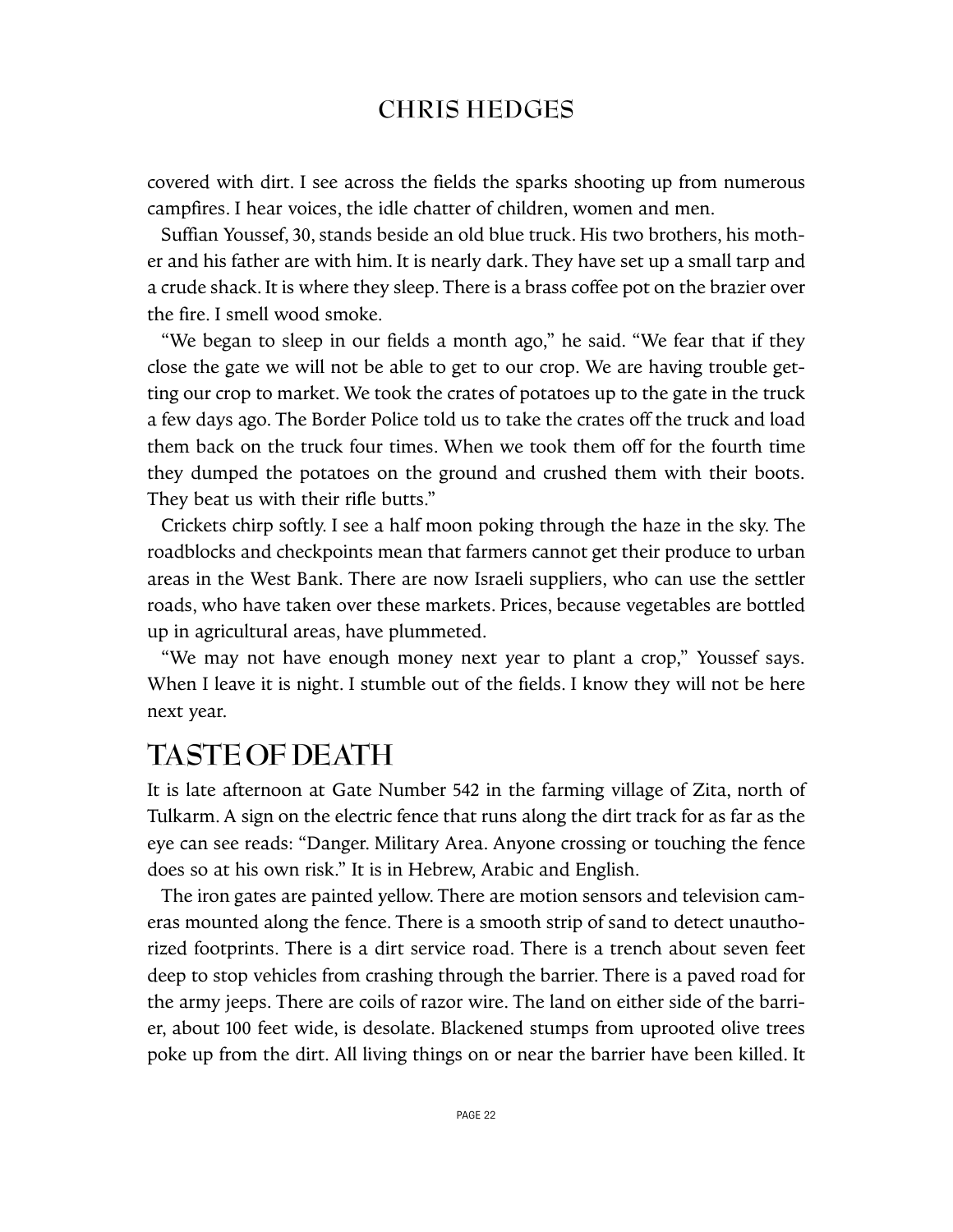tastes of death. This is what the barrier will look like in most places on the West Bank.

There are poles mounted with powerful floodlights along the barrier to turn night into day. The farmers who live on the edge of the wasteland, often once their farmland, cannot sleep because of the glare of the lights.

A dozen poor farmers and shepherds are clustered on the other side of the barrier. They have grazed their flocks or tended their plants on their land, land Israel has swallowed up. They have been there for an hour. The gate is supposed to be opened at 6 p.m. On some nights the border police come early. Other nights they come late. There are times they do not come at all. When they do not come the farmers and shepherds sleep on the ground near the gate until morning.

Jamal Hassouna, 43, a farmer, is standing with me. We are standing on land that once belonged to him but was taken without compensation to build the barrier.

"If anyone touches the fence, even a child, they are not allowed to pass," he says. "Every soldier is a little Ariel Sharon."

Two green armored jeeps from the border police roar down the asphalt strip enclosed by the two electric fences. They halt and five policemen climb out. They hold their M-16 assault rifles at an angle. They are wearing helmets. One soldier, watched by two others, goes to open the padlock on the gate on the other side. He swings the gate open and the motley crowd walks out into the empty space, across the tarred road and the dirt road to the yellow gate on my side. They show the police their special permits before they are allowed through the yellow gate.

The police are silent. Jamal says it is because I am present. On many nights, he says, farmers are insulted, cursed, made to lift their shirts or humiliated by being told they have to crawl through the gates. Wives and children no longer cross to spare themselves the harassment. There are many farmers who, although they are never told why, are no longer allowed to pass. Their fields are dying.

I walk to tomato fields covered by gauzy brown netting. Iyad Abu Hamdi, 27, is seated alone on the lip of a small drainage ditch next to the field of tomatoes. His land is on the other side of the barrier.

He was tending his crop of peppers a few days ago when a patrol of the border police arrived at his field. The two policemen began to make lewd remarks to his wife, who was working with him. They ordered her to make them coffee. She obeyed. They ordered her sister to bring them water. She refused. They threw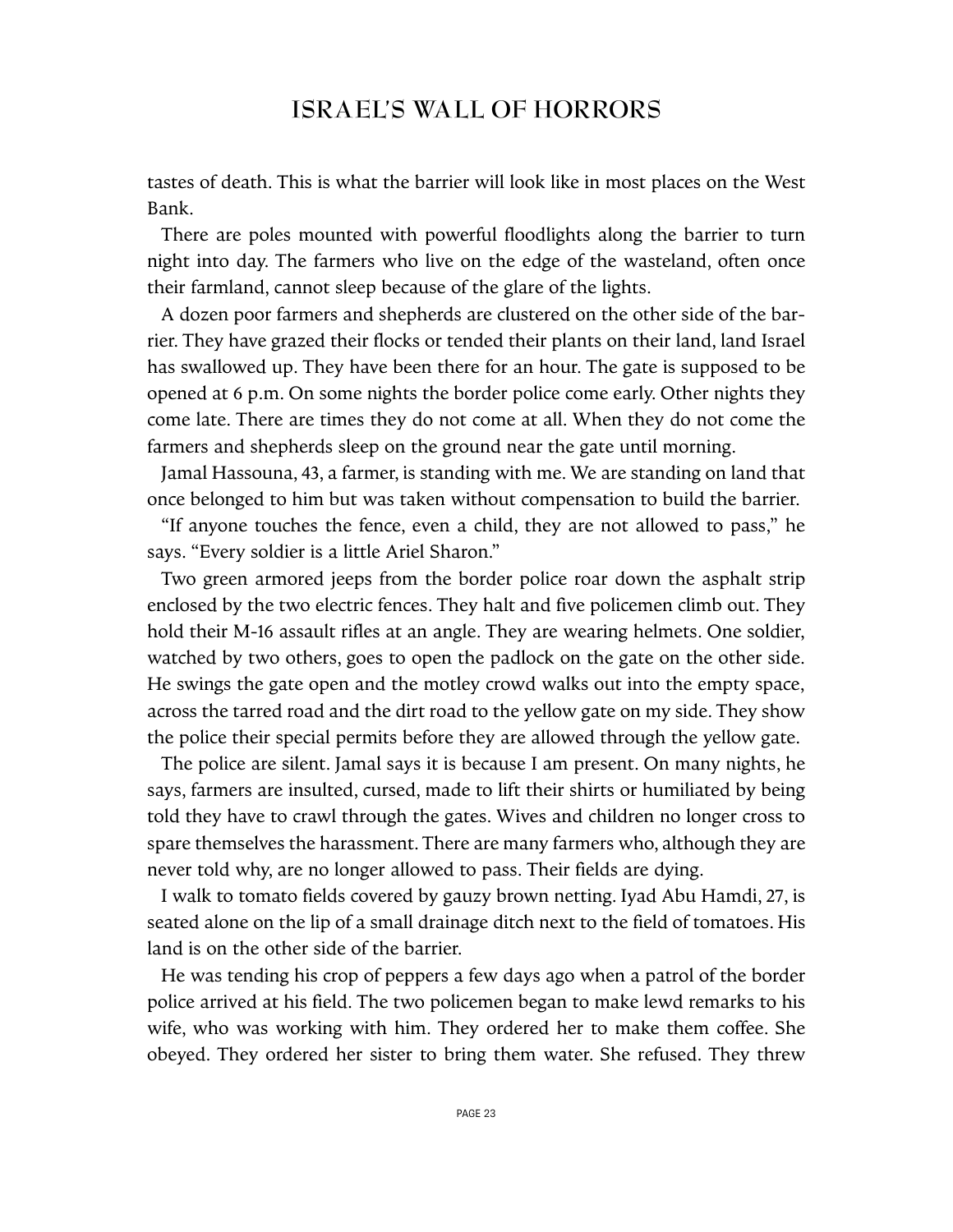their thermos at his brother and told him to fill it with water. He also refused. "They began to beat my brother," Hamdi says. "They tossed the coffee in our faces. They cursed us. They shouted at us. They confiscated our identification cards. The soldiers told my wife to accept their advances or they would ruin her reputation."

When he says "accept their advances" his voice quivers with emotion and he turns his head away to avoid my eyes.

The sun is dipping below the earth. There is a dim yellow glow across the fields. His voice is shaking. He bows his head between his knees and looks at the ground.

"This happened on Aug. 3," he begins again. "I have not been allowed to cross since. They slam the gate shut in my face. My crop is dying." The tears roll down his cheeks. They too are serpent's teeth.